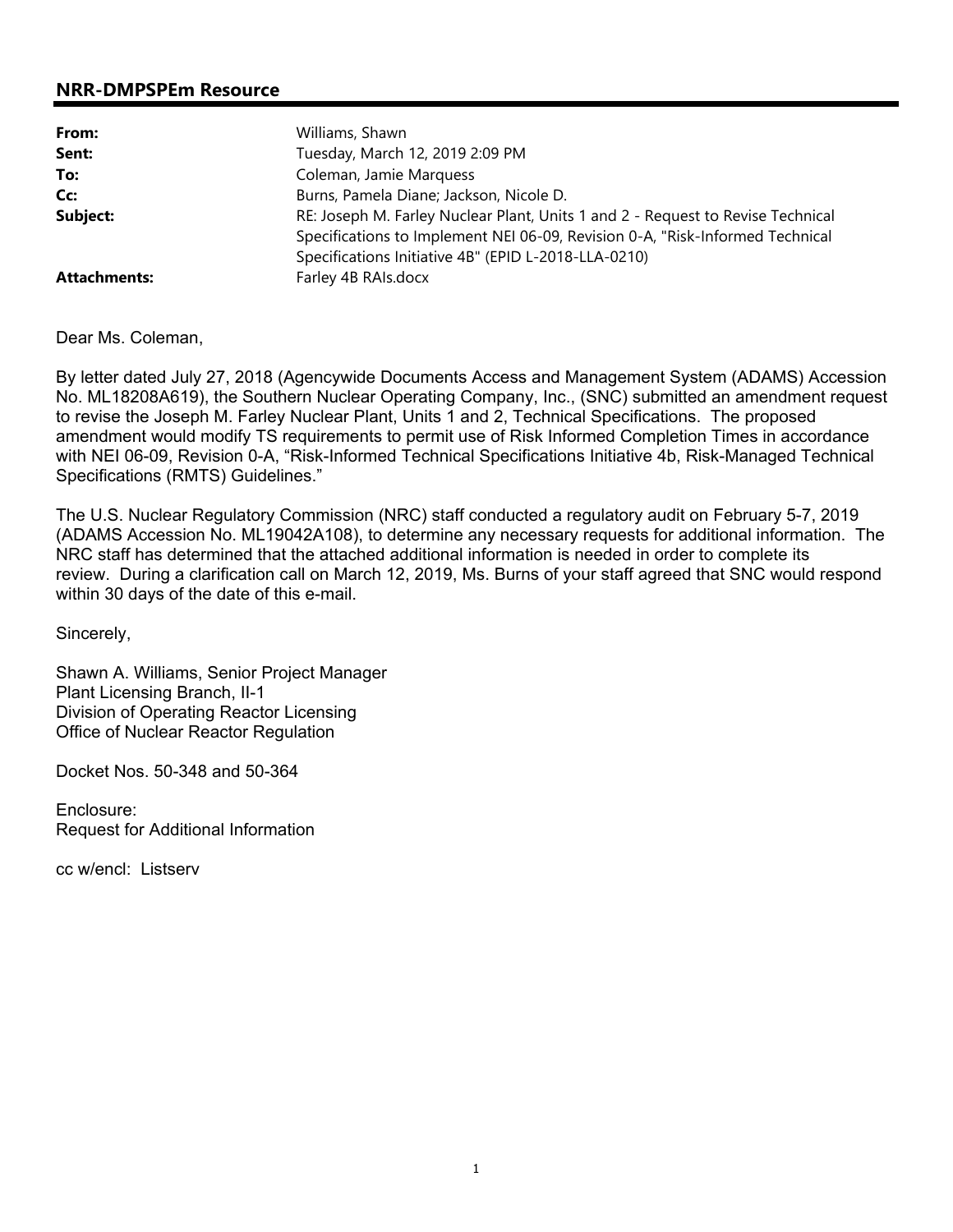**Hearing Identifier:** NRR\_DMPS **Email Number:** 856

**Mail Envelope Properties** (BL0PR0901MB31543A1A58DD2E434ECCC99B90490)

**Subject:** RE: Joseph M. Farley Nuclear Plant, Units 1 and 2 - Request to Revise Technical Specifications to Implement NEI 06-09, Revision 0-A, "Risk-Informed Technical Specifications Initiative 4B" (EPID L-2018-LLA-0210) **Sent Date:** 3/12/2019 2:08:32 PM<br>**Received Date:** 3/12/2019 2:08:34 PM **Received Date:** 3/12/2019 2:08:34 PM<br>**From:** Williams, Shawn

**From:** Williams, Shawn

**Created By:** Shawn.Williams@nrc.gov

#### **Recipients:**

"Burns, Pamela Diane" <PDBURNS@SOUTHERNCO.COM> Tracking Status: None "Jackson, Nicole D." <NDJACKSO@southernco.com> Tracking Status: None "Coleman, Jamie Marquess" <JAMIEMCO@SOUTHERNCO.COM> Tracking Status: None

#### **Post Office:** BL0PR0901MB3154.namprd09.prod.outlook.com

| <b>Files</b>        | Size  | Date & Time          |
|---------------------|-------|----------------------|
| MESSAGE             | 1423  | 3/12/2019 2:08:34 PM |
| Farley 4B RAIs.docx | 77060 |                      |

| <b>Options</b>              |          |
|-----------------------------|----------|
| <b>Priority:</b>            | Standard |
| <b>Return Notification:</b> | No       |
| <b>Reply Requested:</b>     | No       |
| Sensitivity:                | Normal   |
| <b>Expiration Date:</b>     |          |
| <b>Recipients Received:</b> |          |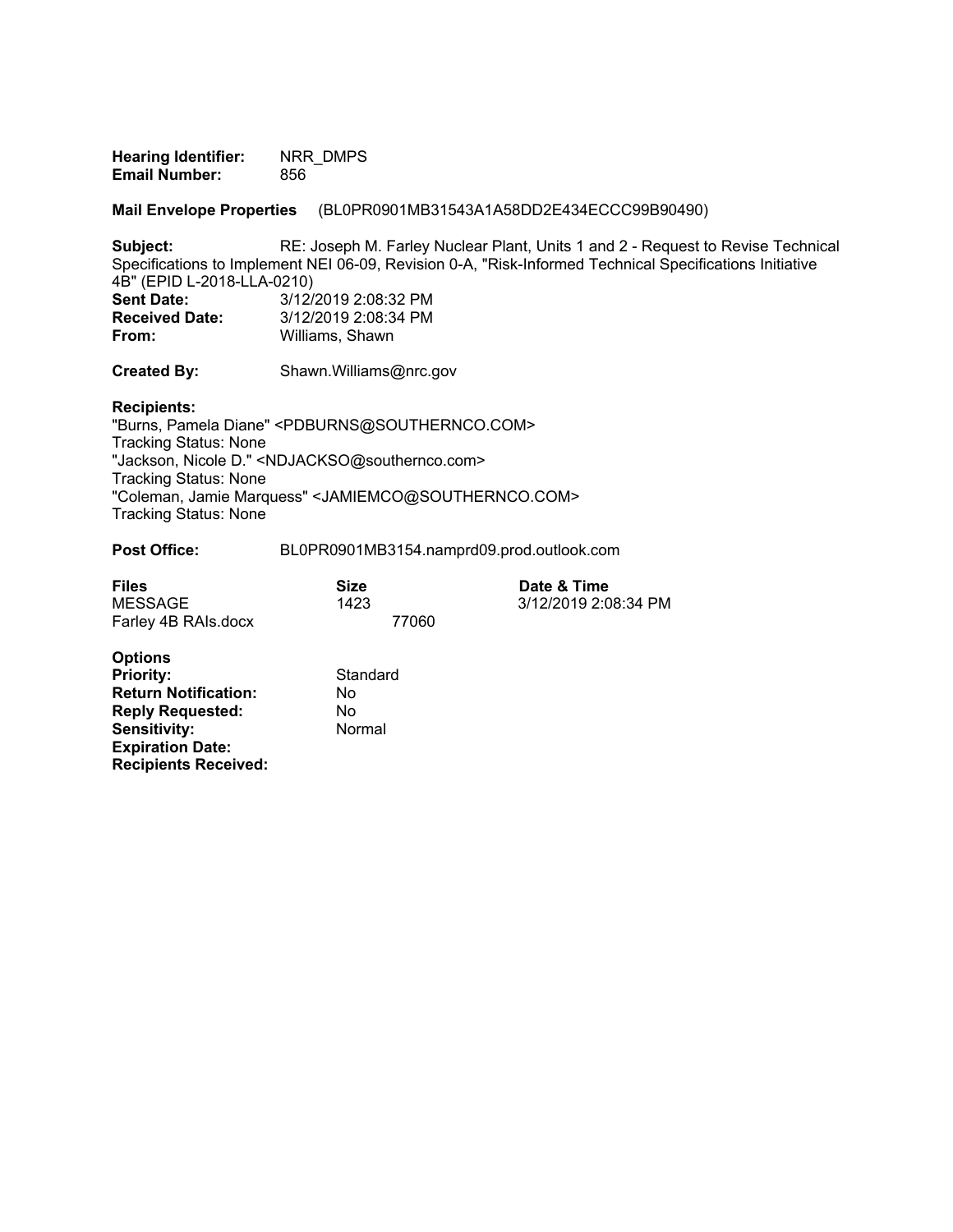# REQUEST FOR ADDITIONAL INFORMATION

### LICENSE AMENDMENT REQUEST TO ADOPT NEI 06-09, REVISION 0-A

#### RISK-INFORMED COMPLETION TIMES

### SOUTHERN NUCLEAR OPERATING COMPANY

#### JOSEPH M. FARLEY NUCLEAR OPERATING COMPANY UNITS 1 AND 2

### DOCKET NOS. 50-348 AND 50-364

By letter dated July 27, 2018 (Agencywide Documents Access and Management System (ADAMS) Accession No. ML18208A619) Southern Nuclear Operating Company (SNC, the licensee) submitted a license amendment request (LAR) to modify the Joseph M. Farley Nuclear Plant (Farley) Technical Specification (TS) requirements to permit the use of Risk-Informed Completion Times (RICT) in accordance with Nuclear Energy Institute's (NEI) 06-09, Revision 0-A, "Risk-Informed Technical Specifications Initiative 4b, Risk-Managed Technical Specifications (RMTS) Guidelines" (ADAMS Accession No. ML12286A322).

The U.S. Nuclear Regulatory Commission (NRC) staff has reviewed the request and determined that additional information is necessary to complete the review to determine if the licensee's proposed change implements the guidance in NEI 06-09, Revision 0-A, as accepted in NRC staff's safety evaluation (SE) in letter dated May 17, 2007 (ADAMS Accession No. ML071200238).

# **Request for Additional Information (RAI) No. 1 – Summary of probabilistic risk assessment (PRA) Peer Reviews**

Limitation and Condition 3 in the NRC staff's safety evaluation (SE) on NEI 06-09 states:

*The LAR will provide a discussion of the results of peer reviews and self-assessments conducted for the plant-specific PRA models which support the RMTS, including the resolution or disposition of any identified deficiencies (i.e., findings and observations from peer reviews).* 

LAR Enclosure 2 stated that a full scope peer review for the internal events PRA (IEPRA) was performed in March 2010 against the 2009 PRA standard as endorsed by Regulatory Guide (RG) 1.200, Revision 2 (ADAMS Accession No. ML090410014), and using the process defined in NEI 05-04 (ADAMS Accession No. ML083430462). The LAR further stated that the fire PRA (FPRA) had undergone a peer review in accordance with NEI 07-12 (ADAMS Accession No. ML102230070) as endorsed by RG 1.200, Revision 2. The licensee provided the list of Facts and Observations (F&Os) and the current status of each one in Tables E2-2 and E2-4. However, the LAR did not provide any further peer review information or discussion of any efforts to resolve F&Os using NRC accepted processes.

For each PRA model (IEPRA, internal flooding PRA (IFPRA), and FPRA) provide a summary of all peer reviews and F&Os closures that were conducted after the most recent full-scope peer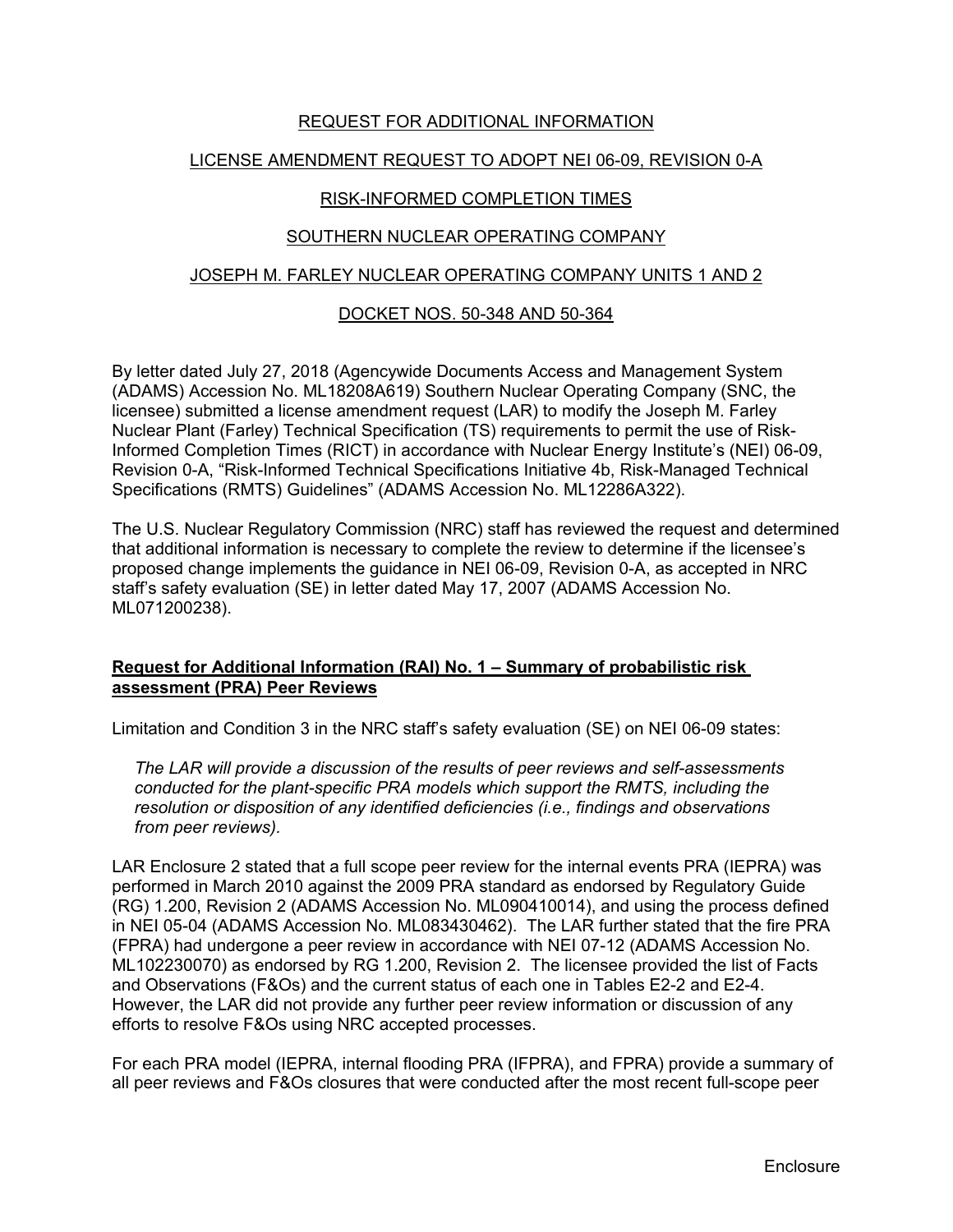review. Include a summary description of scope, results and whether the resulting F&Os were addressed in the PRA models and associated documentation.

# **RAI No. 2 – F&O Closure for the Internal Events, Internal Flooding, and the Internal Fire PRA**

RG 1.200, Revision 2, provides guidance for addressing PRA acceptability. RG 1.200, Revision 2, describes a peer review process using the American Society of Mechanical Engineers/American Nuclear Society (ASME/ANS) PRA standard ASME/ANS-RA-Sa-2009, "Addenda to ASME/ANS RA-S-2008, Standard for Level 1/Large Early Release Frequency Probabilistic Risk Assessment for Nuclear Power Plant Applications", as one acceptable approach for determining the technical acceptability of the PRA. The primary result of a peer review are the F&Os recorded by the peer review team and the subsequent resolution of these F&Os. A process to close finding-level F&Os is documented in Appendix X to the Nuclear Energy Institute (NEI) guidance documents NEI 05-04, NEI 07-12, and NEI 12-13 (ADAMS Accession No. ML12240A027), titled "NEI 05-04/07-12/12-06 Appendix X: Close-out of Facts and Observations (F&Os)" (ADAMS Package Accession No. ML17086A431), which was accepted by the NRC in a letter dated May 3, 2017 (ADAMS Accession No. ML17079A427).

An F&O closure review meeting was conducted in October 2018 at the SNC offices, which the staff observed, to close out the F&Os associated with the Farley IEPRA and IFPRA. Additionally, an F&O closure review was completed in September 2018 for the Farley FPRA model. For each F&O closure review address the following:

- a. Provide the specific dates of the F&O closure, including when the on-site review was performed, any closures performed remotely after the on-site review, and when the final report was issued.
- b. Summarize the results of the F&O closure reviews and, if applicable, update the dispositions for any finding-level F&Os, not closed by the F&O closure review, by explaining how the F&Os are resolved or dispositioned for this application.
- c. Confirm that all finding-level F&Os from all the applicable peer reviews as described in RAI No. 1, including findings against PRA supporting requirements that were met at Capability Category (CC) II, were provided to the independent assessment (IA) team for the F&O closure reviews.
- d. Appendix X guidance states in part, "[a]dditionally, the team will review the [Supporting Requirements] SR to ensure that the aspects of the underlying SR that were previously not met, or met at CC I, are now met, or met at CC II".

Confirm that closure of the F&Os was assessed to ensure that the capabilities of the PRA elements, or portions of the PRA within the elements, associated with the closed F&Os now meet all ASME/ANS RA-Sa-2009 SRs at CC-II.

e. Appendix X documents three stages to the F&O closure review: the pre-review activities, the on-site review, and closure after the on-site review, including the issuance of the final report. Appendix X also states that the scope of the review "may be expanded to include a concurrent focused-scope peer review to address changes to the PRA model that represent an upgrade per the definition of upgrade in the ASME/ANS PRA Standard."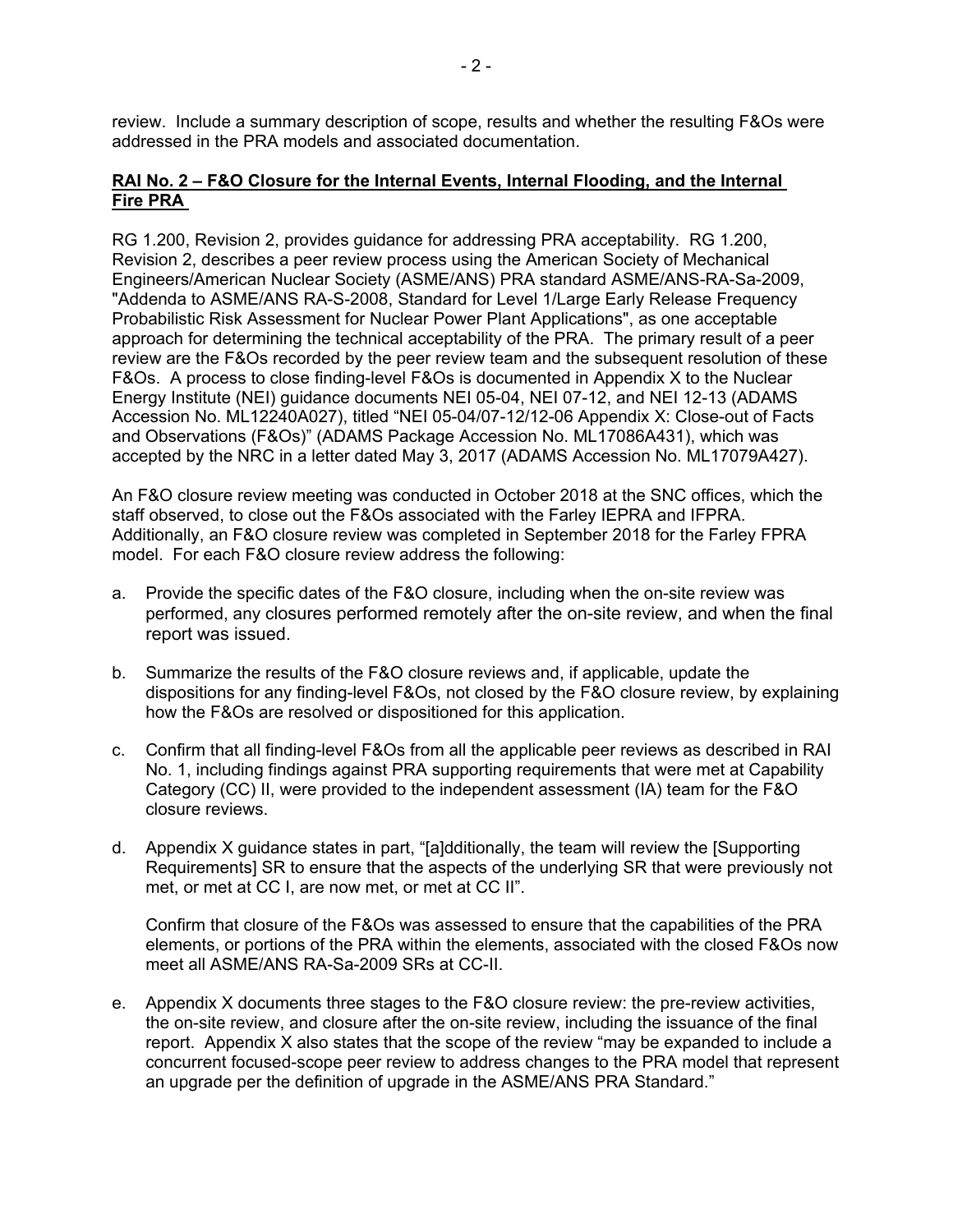Regarding the pre-review activities, Appendix X states:

*The host utility should provide the complete and relevant review materials to the independent assessment team at least two weeks prior to the on-site review.* 

Regarding the on-site review, Appendix X states:

*If the independent assessment team determines, during the course of the on-site review, that other PRA changes constitute an upgrade, they may decide to conduct the focused-scope review if time and expertise permit. If this is not possible, the team will indicate the associated findings as "Not Reviewed" with recommendation for a subsequent focused-scope review.* 

Regarding the closure after the on-site review, Appendix X states:

*In some cases the host utility's resolution of the finding may be delayed based on questions from the independent assessment team, or other action being taken by the host utility in response to the team's questions....* The host utility may, in the time *between the on-site review and the finalization of the independent assessment team report, demonstrate that the issue has been addressed, that a closed finding has been*  achieved, and that the documentation has been formally incorporated in the PRA Model *of Record. The independent assessment team will then re-review the host utility's resolution and associated documentation and a separate consensus session will be conducted as described earlier in this procedure.* 

Please address the following:

- i. Describe whether resolution to any F&O was found by the IA team to meet the definition of a PRA upgrade, consistent with the ASME/ANS RA-SA-2009 PRA standard as endorsed by RG 1.200, Revision 2.
- ii. Confirm that a focused-scope peer review was performed for any upgrade identified in part i above and describe its scope.
- iii. As described in Appendix X, closure after the on-site review is intended for resolution of findings presented to the IA team prior to the on-site review.

Therefore if focused-scope peer review(s) were performed concurrently with or subsequent to the on-site F&O closure, provide all the F&Os that resulted from the focused-scope peer review(s) and their associated dispositions for the application.

### **RAI No. 3 – Incorporation of Internal Events PRA F&O Resolutions into the Internal Fire PRA**

RG 1.200, Revision 2, provides guidance for addressing PRA acceptability. RG 1.200 describes a peer review process using an endorsed ASME/ANS PRA standard (currently ASME/ANS-RA-Sa-2009) as one acceptable approach for determining the technical acceptability of the PRA.

Prior to the IEPRA and IFPRA F&O closure review, all open finding-level FPRA F&Os were closed in a FPRA F&O closure review that was initiated in April 2018 and finalized in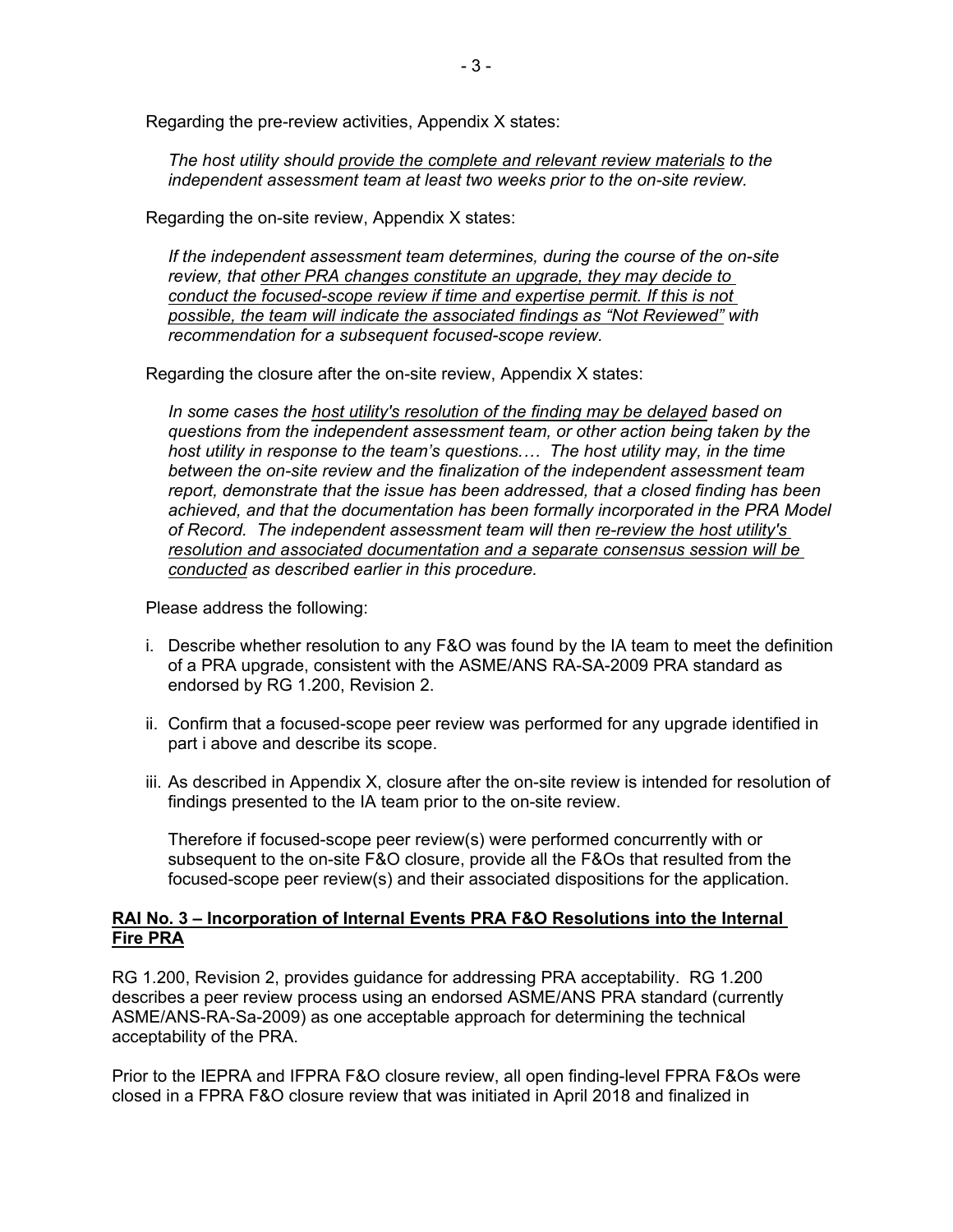September 2018. The IEPRA model forms the basis for the FPRA plant response model, and therefore, resolutions to findings in the IEPRA can also impact the adequacy of the FPRA model. In light of these observations, address the following:

- a. Summarize any IEPRA modeling updates that were not incorporated into the FPRA, and provide justification regarding why these updates do not apply to the FPRA or do not have an impact on the application.
- b. As an alternative to part (a) above, propose a mechanism that ensures all applicable IEPRA modeling updates that were performed to resolve F&Os for the F&O closure review are incorporated into the FPRA prior to implementation of the RICT program.

# **RAI No. 4 – Potential Credit for FLEX Equipment or Actions**

The NRC memorandum dated May 30, 2017, "Assessment of the Nuclear Energy Institute 16-06, 'Crediting Mitigating Strategies in Risk-Informed Decision Making,' Guidance for Risk-Informed Changes to Plants Licensing Basis" (ADAMS Accession No. ML17031A269), provides the NRC's staff assessment of challenges to incorporating FLEX equipment and strategies into a PRA model in support of risk-informed decision-making in accordance with the guidance of RG 1.200, Revision 2. Though implementation of FLEX procedures is cited in the LAR as possible Risk Management Action (RMAs), the LAR and other docketed information do not indicate that SNC has credited FLEX equipment or actions into their internal events or FPRA models. As such, please address the following:

- a. State whether FLEX equipment and strategies have been credited in the PRA. If not incorporated or their inclusion is not expected to impact the PRA results used in the RICT program, no additional response is requested.
- b. If the equipment or strategies have been credited, and their inclusion is expected to impact the PRA results used in the RICT program, please provide the following information separately for IEPRA, external hazards PRA, and external hazards screening as appropriate:
	- i. A discussion detailing the extent of incorporation, i.e. summarize the supplemental equipment and compensatory actions, including FLEX strategies that have been quantitatively credited for each of the PRA models used to support this application.
	- ii. A discussion detailing the methodology used to assess the failure probabilities of any modeled equipment credited in the licensee's mitigating strategies (i.e., FLEX). The discussion should include a justification explaining the rational for parameter values, and whether the uncertainties associated with the parameter values are considered in accordance with ASME/ANS RA-Sa-2009 as endorsed by RG 1.200, Revision 2.
	- iii. A discussion detailing the methodology used to assess operator actions related to FLEX equipment and the licensee personnel that perform these actions. The discussion should include:
		- 1. A summary of how the licensee evaluated the impact of the plant-specific human error probabilities and associated scenario-specific performance shaping factors listed in (a)-(j) of supporting requirement HR-G3 of ASME/ANS RA-Sa-2009.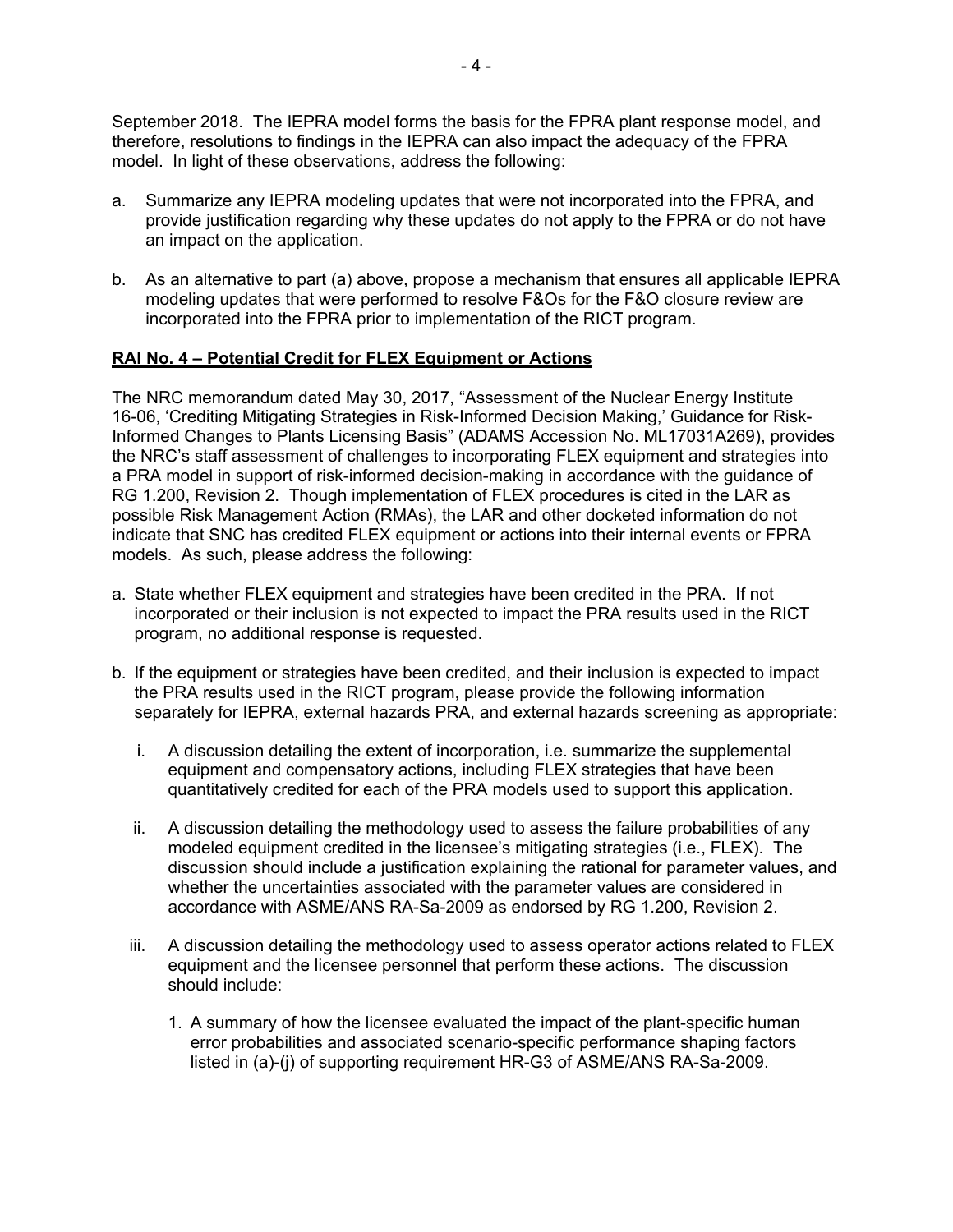- 2. Whether maintenance procedures for the portable equipment were reviewed for possible pre-initiator human failures that renders the equipment unavailable during an event, and if the probabilities of the pre-initiator human failure events were assessed as described in HLR-HR-D of ASME/ANS RA-Sa-2009.
- 3. If the licensee's procedures governing the initiation or entry into mitigating strategies are ambiguous, vague, or not explicit, a discussion detailing the technical bases for probability of failure to initiate mitigating strategies.
- c. ASME/ANS RA-Sa-2009 defines PRA upgrade as the incorporation into a PRA model of a new methodology or significant changes in scope or capability that impact the significant accident sequences or the significant accident progression sequences. Section 1-5 in Part 1 of ASME/ANS RA-Sa-2009 states that upgrades of a PRA shall receive a peer review in accordance with the requirements specified in the peer review section of each respective part of this Standard.
	- i. Provide an evaluation of the model changes associated with incorporating mitigating strategies, which demonstrates that none of the following criteria is satisfied: (1) use of new methodology, (2) change in scope that impacts the significant accident sequences or the significant accident progression sequences, (3) change in capability that impacts the significant accident sequences or the significant accident progression sequences, OR
	- ii. Propose a mechanism to ensure that a focused-scope peer review is performed on the model changes associated with incorporating mitigating strategies, and associated F&Os are resolved to Capability Category II prior to implementation of the RICT program.

# **RAI No. 5 – Modeling of the Reactor Coolant Pump (RCP) Shutdown Seals**

Enclosure 7 states that the plant has been modified to install the RCP shutdown seals and that the shutdown seal is modeled consistent with WCAP-17100-NP, "PRA Model for the Westinghouse Shutdown Seal," Revision 1 (ADAMS Accession No. ML101020568), which applies to Generation I and II. In the licensee's October 12, 2017, response to NRC RAIs for the Containment Integrated Leakage Rate Testing Program (ADAMS Accession No. ML17285B308), the licensee stated that the PRA includes credit for the Westinghouse Generation Ill RCP seals.

The PRA model for the Generation Ill Seals was approved by the NRC in the final safety evaluation of Topical Report (TR) PWROG-14001-P, Revision 1, "PRA Model for the Generation Ill Westinghouse Shutdown Seal," dated the August 23, 2017 (ADAMS Accession No. ML17200C875).

Consistent with the guidance in RG 1.174, Revision 3, that the PRA scope, level of detail and technical acceptability be based on the as-built and as-operated and maintained plant, and reflect operating experience at the plant, please address the following:

a. Clarify what kind of seals are installed in each RCP in Farley Unit 1 and 2 and whether the current internal events and fire PRA models include credit for the Westinghouse Generation Ill ("SHIELD") RCP seals.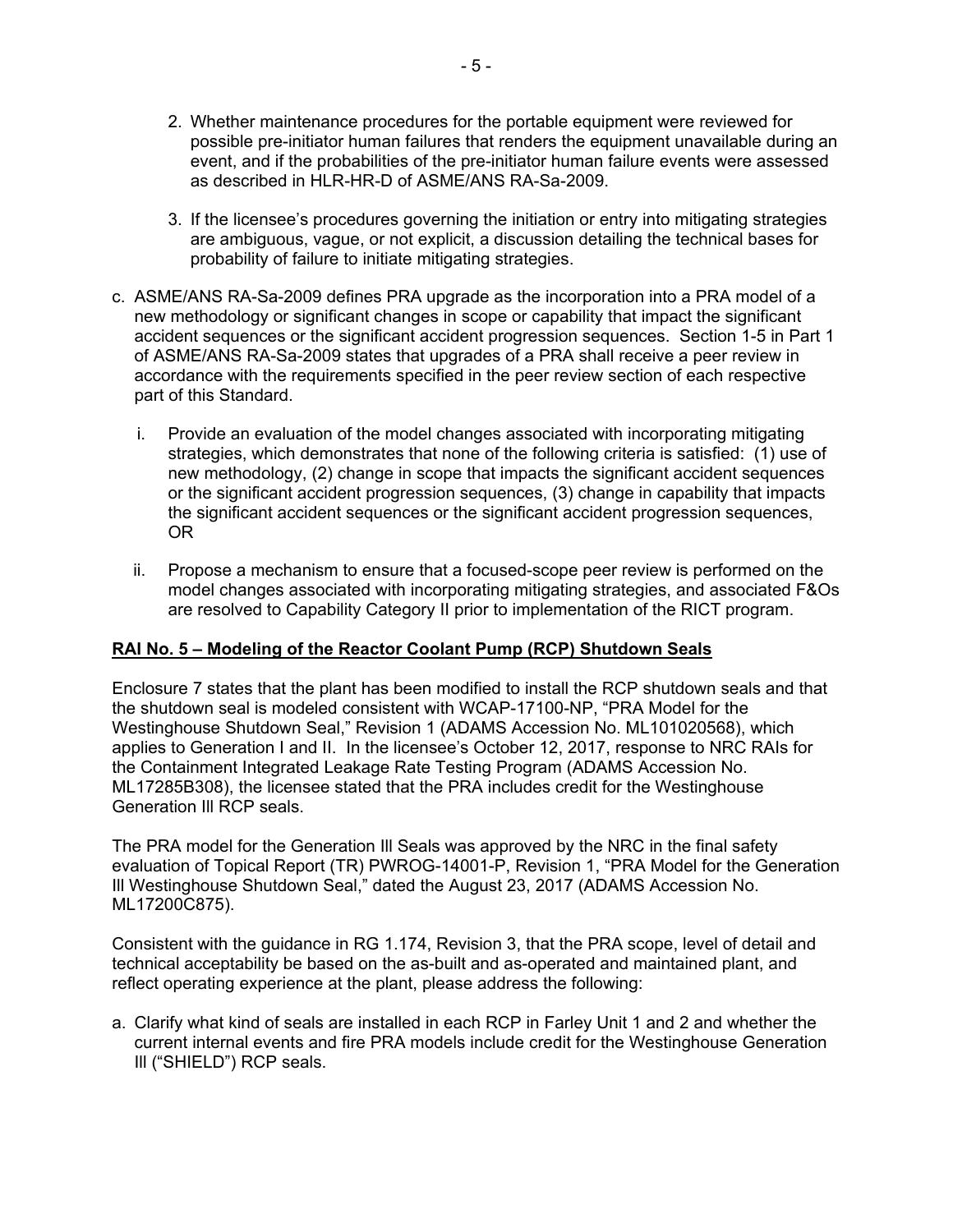- b. If the internal events or the internal fire PRA models include credit for the Westinghouse Generation Ill RCP seals, address the following:
	- i. Confirm that the limitations and conditions in the NRC safety evaluation for PWROG-14001-P, Revision 1, are met.
	- ii. If exceptions to the limitations and conditions exist, identify all the exceptions and justify their impact on the application.
	- iii. Clarify whether the Generation Ill Westinghouse RCP seal model has been peerreviewed as part of the internal events PRA and fire PRA peer-reviews.
	- iv. If this RCP seal model has not been peer reviewed, justify why the addition of this model is not considered a PRA upgrade requiring a focused-scope peer review.
	- v. If the addition of RCP seal model qualifies as a PRA upgrade, provide the results from the focused-scope peer review including the associated F&Os and their resolutions.

### **RAI No. 6 – Supplanted and Updated Fire PRA Guidance**

Since the safety evaluation was issued to Farley for implementation of its National Fire Protection Association (NFPA) 805 program (ADAMS Accession No. ML14308A048), NRC has issued updated guidance for aspects of fire PRA that supplant earlier guidance issued by NRC. Recently, as part of NRC's review of SNC's request to revise the Farley integrated leak rate test (ILRT) program, NRC staff requested information about the impact of such guidance on the ILRT application in a letter dated March 15, 2017 (ADAMS Accession No. ML17058A113). Specifically, NRC requested information about the impact of the following NRC fire PRA guidance documents.

- NUREG-2180, "Determining the Effectiveness, Limitations, and Operator Response for Very Early Warning Fire Detection Systems in Nuclear Facilities (DELORES-VEWFIRE)" (ADAMS Accession No. ML16343A058) regarding the updated approach to credit incipient fire detections systems;
- NUREG-2169, "Nuclear Power Plant Fire Ignition Frequency and Non-Suppression Probability Estimation Using the Updated Fire Events Database" (ADAMS Accession No. ML15016A069) regarding changes in fire ignition frequencies and non-suppression probabilities;
- NUREG/CR-7150, "Joint Assessment of Cable Damage and Quantification of Effects from Fire (JACQUE-FIRE)," Volume 2, "Expert Elicitation Exercise for Nuclear Power Plant Fire-Induced Electrical Circuit Failure" (ADAMS Accession No. ML14141A129) regarding possible increases in spurious operation probabilities.

In response to NRC's request, SNC provided the results of a sensitivity study in a letter dated October 12, 2017 (ADAMS Accession No. ML17285B308) demonstrating that the aggregate impact from applying the new guidance was an increase in total core damage frequency (CDF) of about 32 percent for Unit 1 and an increase in CDF of about 19 percent for Unit 2. LAR Enclosure 4 shows that fire risk is the dominant risk contribution to total risk by a significant margin (e.g., the fire CDF for Unit 1 is about a ten times greater than the internal events CDF for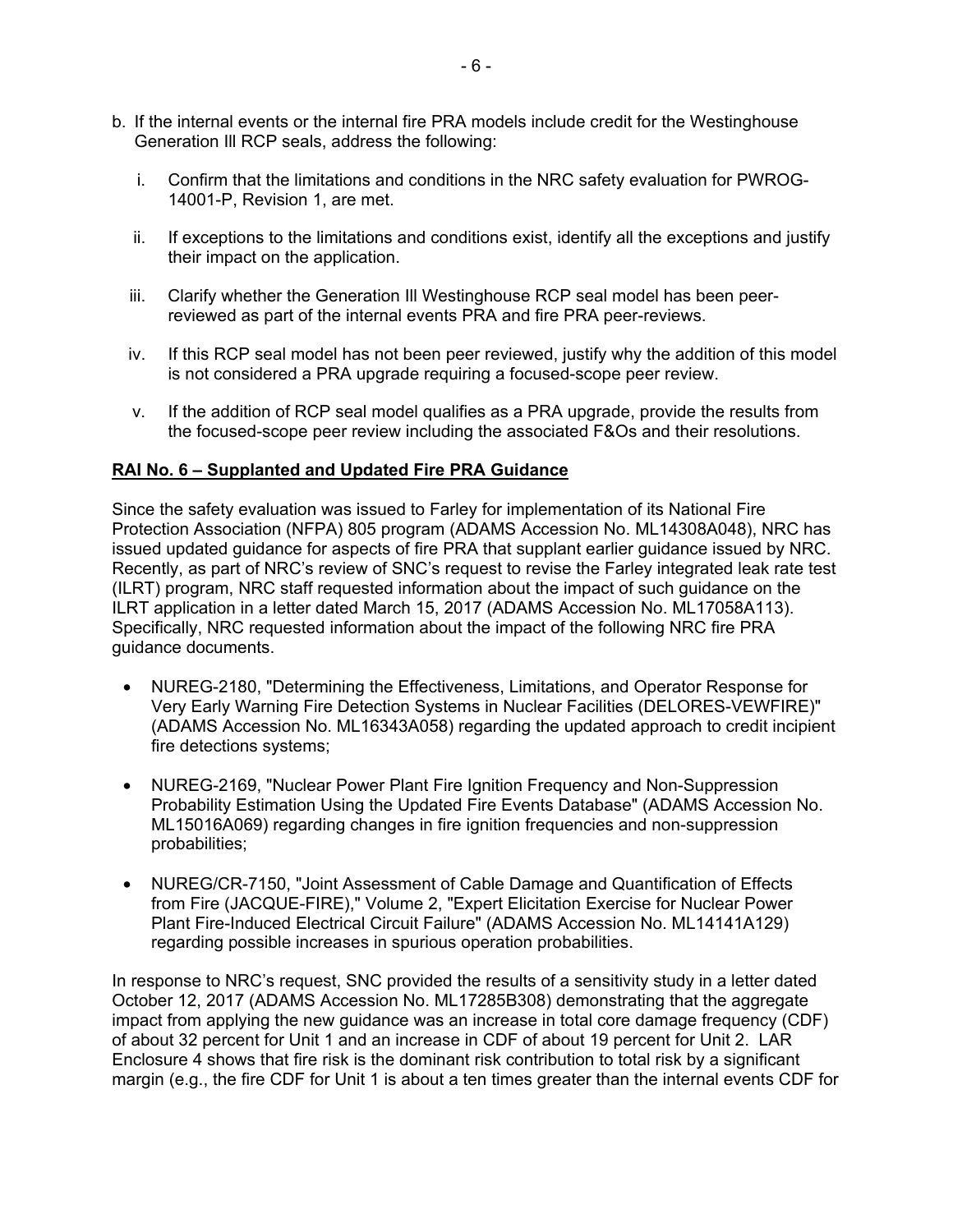unit 1). Accordingly, the sensitivity study results demonstrate that the aggregate impact of using the updated NRC guidance cited above could impact the RICT calculations. In light of the observations above and given the impact that the new fire PRA guidance can have on the application, provide the following:

- a. Clarify whether or not guidance from the cited guidance documents (i.e., NUREG-2180, NUREG-2169, and NUREG/CR-7150) has been incorporated into the Farley FPRA that will be used to support the RICT program.
- b. If the guidance from the guidance documents cited above (i.e., NUREG-2180, NUREG-2169, and NUREG/CR-7150) has not been incorporated into the fire PRA, then propose a mechanism that ensures that the guidance from NUREG-2180, NUREG-2169, and NUREG/CR-7150 is incorporated into the fire PRA prior to implementation of the RICT program.
- c. If SNC proposes not to use methodology in the documents cited above (i.e., NUREG-2180, NUREG-2169, and NUREG/CR-7150) please provide:
	- i. A description of the proposed methodology (e.g., approach, methods, data, and assumptions) that will be used in the fire PRA.
	- ii. Justification of the proposed methodology including comparison with available experimental results.
	- iii. An estimate of the current CDF and [large early release frequency] ERF for each quantified hazard with fire PRA results: (1) that would be obtained had the guidance in the cited documents been applied, and (2) obtained using the proposed methodology.
	- iv. If the current CDF and LERF estimates do not satisfy the limitations and conditions in Section 4, item 6 of the NEI 06-09 safety evaluation, explain how these guidelines will be met before implementation of the RICT program.
	- v. An evaluation on how using the proposed methodology instead of the cited methodology could impact the RICT estimates.

# **RAI No. 7 – Sources of Uncertainty – Seasonal Variations**

Enclosure 7 of the LAR, which identifies sources of PRA modeling uncertainty, states that no internal events or FPRA modeling uncertainties were identified that require a sensitivity study as part of the RICT program calculations. However, NRC staff identified a source of uncertainty that appeared to have the potential to impact the application. LAR Enclosure 7, Section 2 states that the baseline PRA does not account for seasonal variations caused by external hazards even though "*certain initiating events can be affected by seasonal variations."* It further states:

*The RICT Program will include a qualitative consideration of weather events as part of the RMA decision process when [Limiting Condition for Operation] LCO 3.8.1 [AC Sources] CTs [Completion Times] are extended to address this source of uncertainty.* 

Section 2.3.4 of NEI 06-09, Revision 0-A, states, in part,

*If the PRA model is constructed using data points or basic events that change as a result of time of year or time of cycle (examples include moderator temperature coefficient, summer versus winter alignments for HVAC, seasonal alignments for*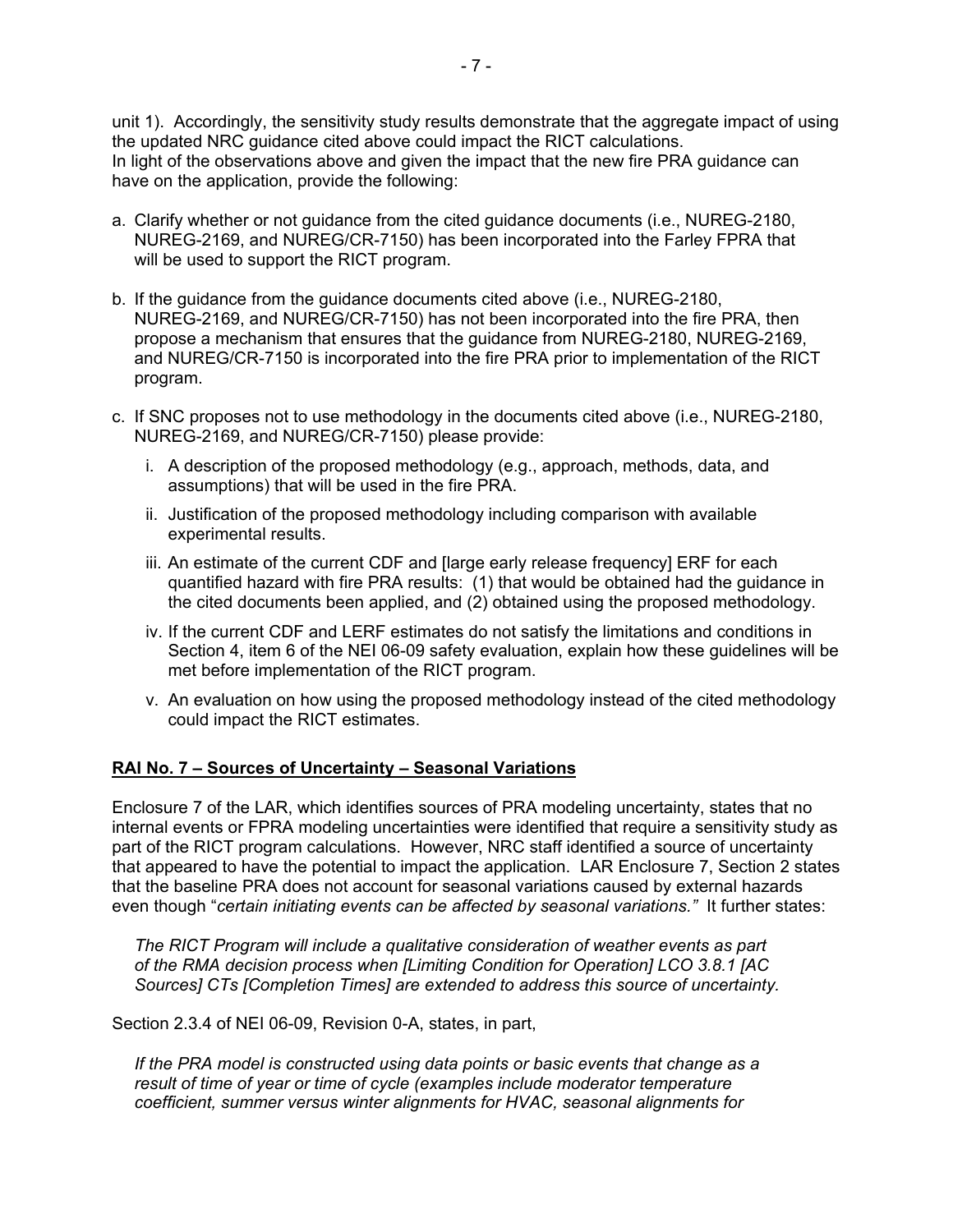*service water), then the RICT calculation shall either (1) use the more conservative assumption at all time, or (2) be adjusted appropriately to reflect the current (e.g., seasonal or time of cycle) configuration for the feature as modeled in the PRA. Otherwise, time-averaged data may be used in establishing the RICT.*

It is unclear how the qualitative consideration of weather events will be used as part of the RMA decision process. Additionally, the NRC notes that it is possible for other initiating events (e.g., loss of Plant Service Water) to also be impacted by seasonal variations in external hazards. Therefore:

- a. Describe how the RMA process will use qualitative considerations of weather events when LCO 3.8.1 completion times are extended to address uncertainties associated with seasonal variations in external hazards. Include in this description whether the qualitative consideration will be used to adjust initiating event frequencies based on seasonal variations and how the proposed use of qualitative considerations of weather events is consistent with the guidance in NEI 06-09, Revision 0-A.
- b. Explain and justify whether initiating events other than loss of offsite power included in the CRMP [Configuration Risk Management Program] modeling can be impacted by seasonal variations in external hazards.
- c. If initiating events other than loss of offsite power used in the CRMP model can be impacted by seasonal variations in external hazards, then identify these initiating events and justify why seasonal variation in initiating event frequency cannot impact the RICT calculations.
- d. As an alternative to part (c), identify initiating events whose event frequencies can be impacted by seasonal variations in external hazards and the LCOs that can be impacted and confirm that the RICT program will qualitatively consider those events during the Risk Management Action (RMA) development process when the completion time of impacted LCOs are extended.

### **RAI No. 8 – PRA Modeling Conservatisms That May Result in Underestimation of a RICT**

The NRC SE of NEI 06-09, Revision 0-A states:

*When key assumptions introduce a source of uncertainty to the risk calculations (identified in accordance with the requirements of the ASME standard), TR NEI 06- 09, Revision 0, requires analysis of the assumptions and accounting for their impact to the RMTS calculated RICTs*.

Enclosure 7 of the LAR states that no IEPRA or FPRA modeling assumptions or uncertainties were identified that require a sensitivity study as part of the RICT program calculations. However, NRC staff notes that a couple of assumptions identified in LAR Enclosure 7 appear to have the potential to impact the RICT calculations for certain SSCs. Though these assumptions are described as conservative assumptions, NRC staff notes that conservatism in PRA modeling could have a non-conservative impact on the RICT calculations for certain SSCs. If a structures, systems and components (SSC) is part of system not credited in the FPRA or it is supported by a system that assumed to always fail, then the risk increase due to taking that SSC out of service could be masked by the conservative modeling.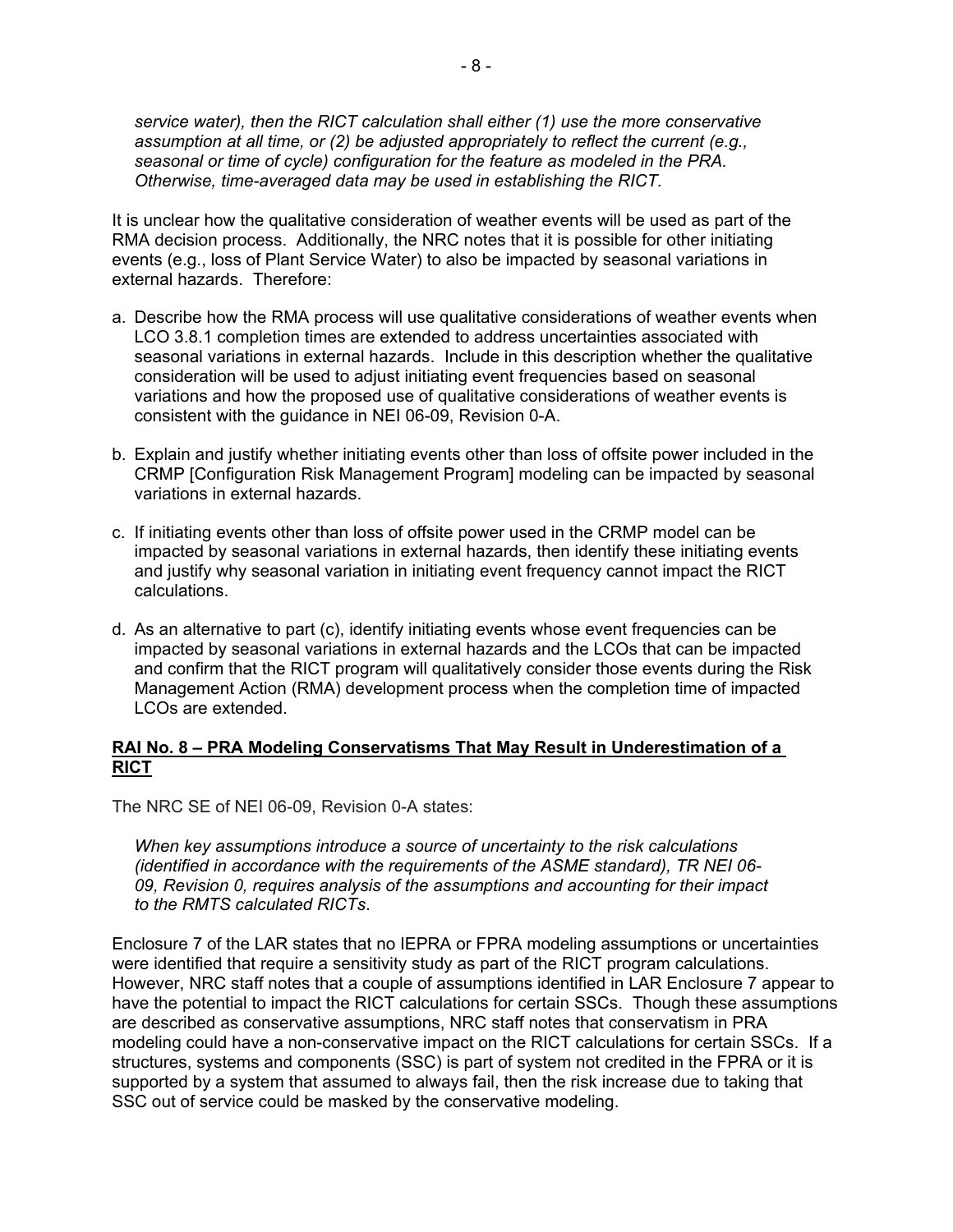- a. An entry in LAR Table E7.3 indicates that "some systems are not credited" in the FPRA by treating them as always failed because the associated SSC cables were not traced. This conservative modeling can mask the risk associated with taking certain SSCs out of service and impact on the calculated RICT. It appears to NRC staff that this uncertainty may require sensitivity studies to support the RICT calculations. In light of these observations, address the following:
	- i. If the RICT program includes SSCs that are part of system or are supported by a system that is not credited in the FPRA, then justify that the uncredited systems have an inconsequential impact on the RICT calculations.
	- ii. Alternatively to item ii above, propose a mechanism to ensure that a sensitivity is performed for the RICT calculations for applicable SSCs to determine the impact of the conservative modeling on the RICT estimates. The proposed mechanism should also ensure that any additional risk associated with the modeling is either accounted for in the RICT calculation or is compensated for using additional RMAs during the RICT.
- b. LAR Table E7.1, associated with sources of modeling uncertainty for the IEPRA, states that credit for battery life was limited to "two hours based on conservative FSAR [final safety analysis report] analysis." The disposition for this source of uncertainty states that this uncertainty is "unlikely to be an issue for delta risk applications" citing possible manual actions that could be taken if DC power is lost. However, it is not clear to NRC staff that this assumption, which excludes credit for proceduralized actions that would extend battery life, does not impact the application. This conservative modeling can mask the risk associated with taking certain SSCs out of service (e.g., a DC electrical power subsystem) and entry into previously unanalyzed procedures. All of which have a potential impact on the calculated RICT. It appears to NRC staff that this uncertainty may require sensitivity studies to support the RICT calculations. Therefore address the following:
	- i. Justify that the exclusion of credit for actions that would extend battery life has an inconsequential impact on the RICT estimates, including RICTs calculated for LCOs related to the operability of DC electrical power.
	- ii. If, in response to part (i) above, it cannot be justified that the modeling of battery life has an inconsequential impact on the RICT estimates, then propose a mechanism to ensure that a sensitivity is performed as part of the RICT calculations associated with those impacted LCOs to determine the impact of the uncertainty on the RICT. The proposed mechanism should also ensure that any additional risk associated with the modeling uncertainty is accounted for in the RICT calculation, or that additional RMAs are applied during the RICT.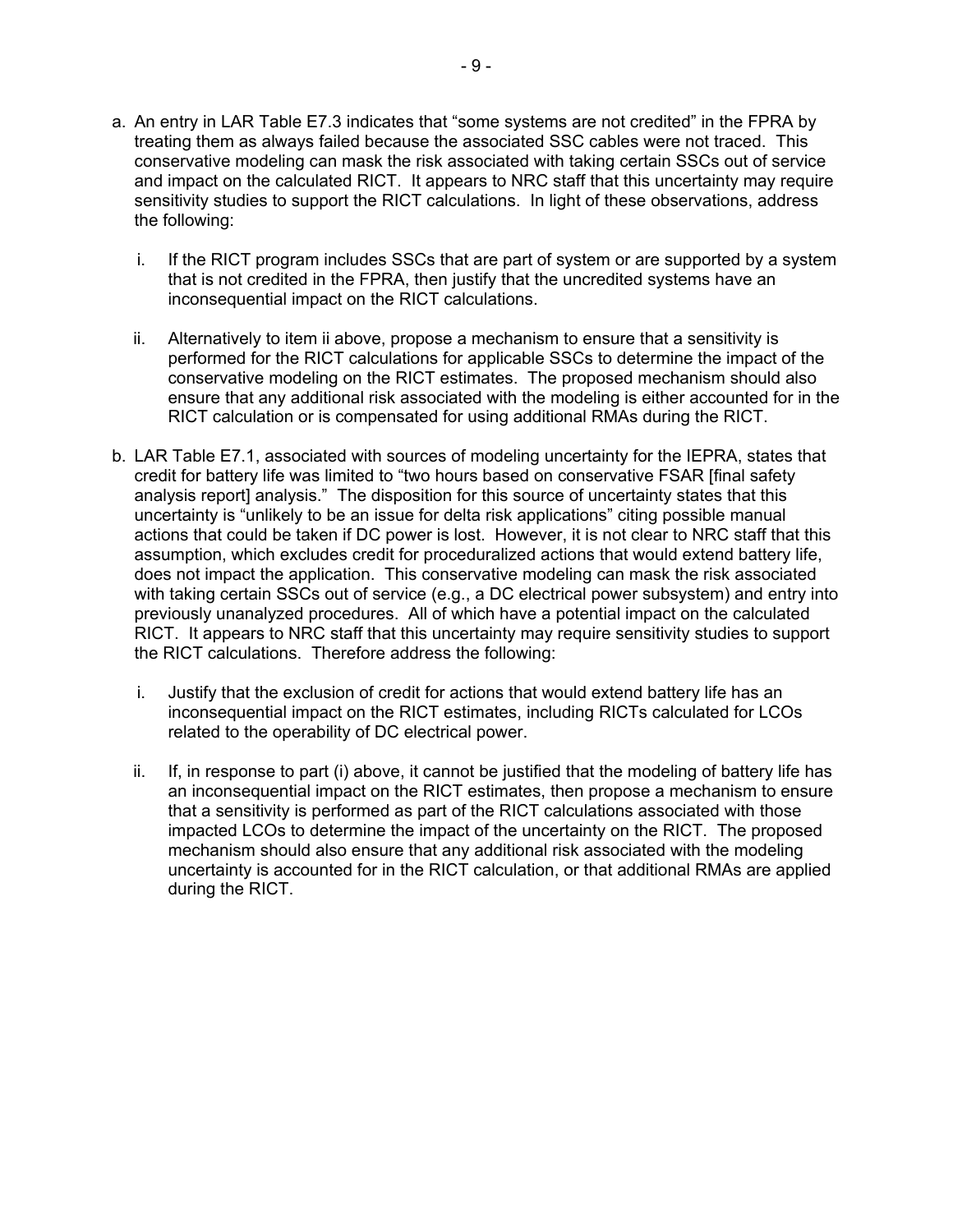Limitation and Condition 10 in the NRC staff's SE on NEI 06-09 states:

*The LAR will provide a discussion of how the key assumptions and sources of uncertainty were identified, and how their impact on the RMTS was assessed and dispositioned.* 

Additionally, Section C of RG 1.174, Revision 3, states, in part:

*In implementing risk-informed decision-making, LB [licensing basis] changes are expected to meet a set of key principles. … In implementing these principles, the staff expects [that]: … Uncertainty receives appropriate consideration in the analyses and interpretation of findings. … NUREG-1855 provides acceptable guidance for the treatment of uncertainties in risk-informed decision-making.* 

Enclosure 7 of the LAR states that the IEPRA uncertainty analysis was performed based on guidance from NUREG-1855 and cites Revision 0 in the reference section of Enclosure 7, Section 2.0. Revision 0 of NUREG-1855 (2009) primarily addressed sources of model uncertainty for internal events (including internal flood). Revision 0 of NUREG-1855 references EPRI report 1016737, "Treatment of Parameter and Modeling Uncertainty for Probabilistic Risk Assessments", which, among other guidance, provides a generic list of sources of model uncertainty and related assumptions for internal events. Revision 1 of NUREG-1855 (ADAMS Accession No. ML17062A466) further clarifies the NRC staff decision-making process in addressing uncertainties and addresses all hazard groups (e.g., internal events, internal flood, internal fire, seismic, low-power and shutdown, Level 2). NUREG-1855, Revision 1, cites use of EPRI 1016737 and EPRI 1026511, "Practical Guidance on the Use of Probabilistic Risk Assessment in Risk-Informed Applications with a Focus on the Treatment of Uncertainty", as companion documents to the NUREG-1855 that provide generic lists of sources of model uncertainty for internal events, internal flood, internal fire, and other hazard groups.

NRC staff notes that given the total CDF and LERF results presented in LAR Enclosure 4, there is a small margin between the total CDFs for Farley Units 1 and the RG 1.174 risk acceptance guidelines, and therefore key uncertainties and assumptions could cause the baseline PRA results to challenge the RG 1.174, Revision 3, risk acceptance guidelines.

- a. Describe the process used to identify the LAR sources of model uncertainty and related assumptions, including generic and plant-specific sources, in the Farley baseline IEPRA, IFPRA, and FPRAs and that were evaluated for their potential impact on this application. Include in this discussion an explanation of how the process is consistent with guidance in NUREG-1855 and the complementary EPRI documents 1016737 and 1026511, or other NRC-accepted methods.
- b. If an updated evaluation of key assumptions and sources of uncertainties was performed since the LAR submittal, provide any new sources of model uncertainty and related assumptions that were not provided in the LAR and provide disposition of impact to the application.
- c. For those sources of model uncertainty and related assumptions that could impact the application: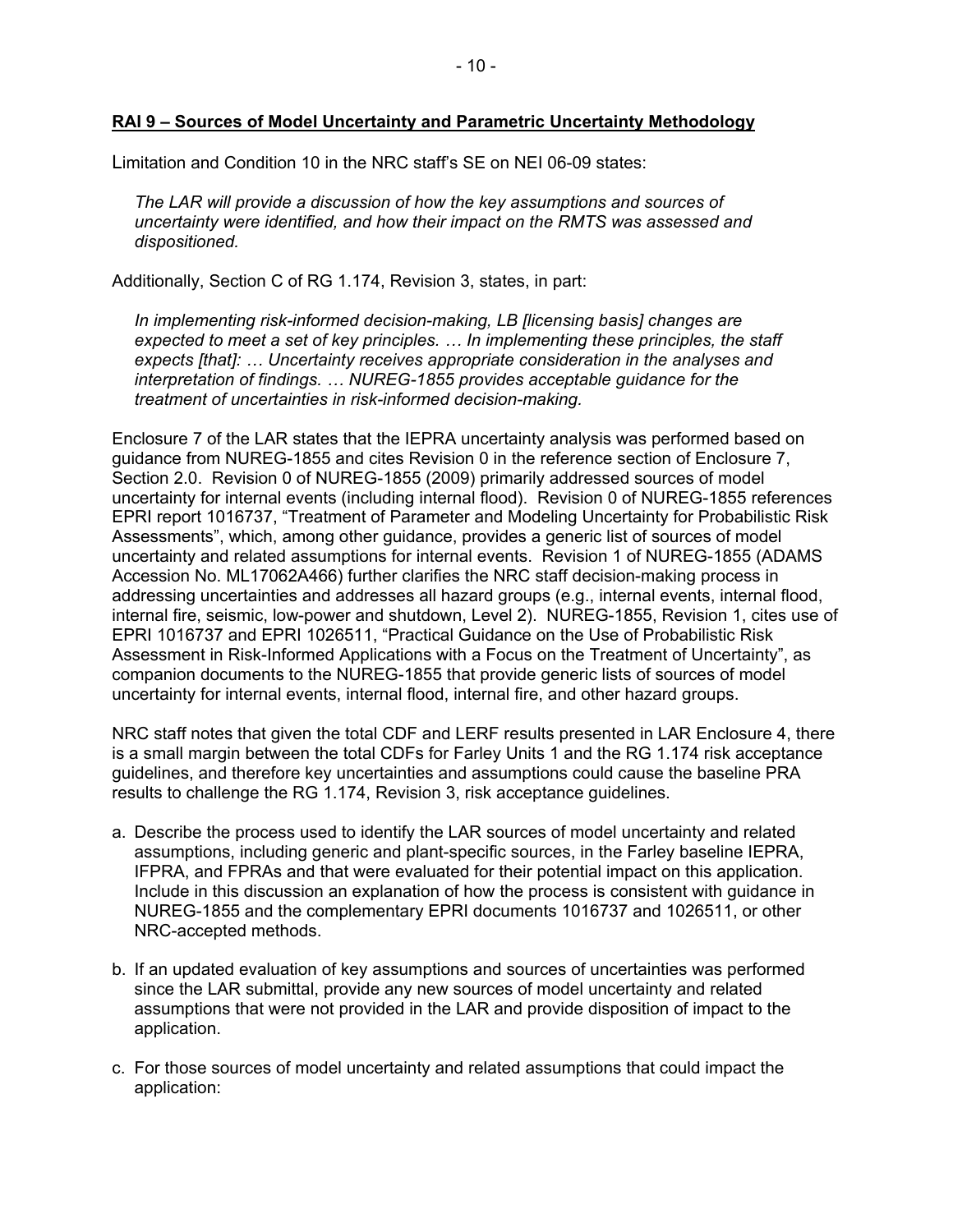- i. Provide qualitative or quantitative justification that these key uncertainties and assumptions do not cause the baseline PRA results to challenge the RG 1.174, Revision 3, risk acceptance guidelines, collectively or individually. (NRC staff notes that given the total CDF and LERF results presented in LAR Enclosure 4, there is a small margin between the total CDFs for Farley Units 1 and the RG 1.174 risk acceptance guidelines.)
- ii. Provide qualitative or quantitative justification that these key uncertainties and assumptions have no impact on the RICT calculations.
- iii. Alternatively to item ii above, propose a mechanism to ensure that sensitivity studies are performed when a RICT is evaluated to assess the impact of the uncertainty on the RICT. As part of the proposal, ensure that the additional risk is accounted for in the RICT calculation or that additional RMAs are applied during the RICT.
- d. Based on RG 1.174, Revision 3, and Section 6.4 of NUREG-1855, Revision 1, for a CC II risk evaluation, the mean values of the risk metrics (total and incremental values) need to be compared against the risk acceptance guidelines. The mean values referred to are the means of the risk metric's probability distributions that result from the propagation of the uncertainties on the PRA input parameters and those model uncertainties explicitly represented in the model. In general, the point estimate CDF and large early release frequency (LERF) values obtained by quantification of the cutset probabilities using mean values for each basic event probability does not produce a true mean of the CDF/LERF. Under certain circumstances, a formal propagation of uncertainty may not be required if it can be demonstrated that the state-of-knowledge correlation (SOKC) is unimportant (i.e., the risk results are well below the acceptance guidelines).

Confirm that parametric uncertainty evaluations that consider the SOKC have been performed for the IEPRA, IFPRA and FPRA models and the propagated mean total CDF and LERF values were confirmed to meet the RG 1.174 Revision 3 guidelines.

# **RAI No. 10 – Total Risk Estimates Against RG 1.174 Guidelines**

RG 1.174, Revision 3, provides the risk acceptance quidance for total CDF (1x10<sup>-4</sup> per year) and LERF ( $1x10^{-5}$  per year). Enclosure 4 of the LAR shows the total CDF for Unit 1 to be 9.69x10-5 per year and for Unit 2 to be 9.22x10-5 per year, thus demonstrating a small margin between the total unit risk and the RG 1.174 risk acceptance guidelines. NRC staff notes that the F&O closure or the response to the preceding RAIs could involve updates to the IEPRA, IFPRA, or FPRA models. Therefore:

- a. Provide updated CDF and LERF estimates and summarize any updates performed after the LAR submittal.
- b. Demonstrate that after the IEPRA, IFPRA, and FPRA models are updated in response to the RAIs that the total risk for each unit is recalculated from the updated models and confirmed to still be in conformance with RG 1.174, Revision 3, risk acceptance guidance (i.e., a CDF and LERF less than  $1x10^{-4}$  and  $1x10^{-5}$  per year, respectively).
- c. Alternatively, propose a mechanism ensuring that after the IEPRA, IFPRA, and FPRA models are updated in response to RAIs and prior to implementation of the RICT program,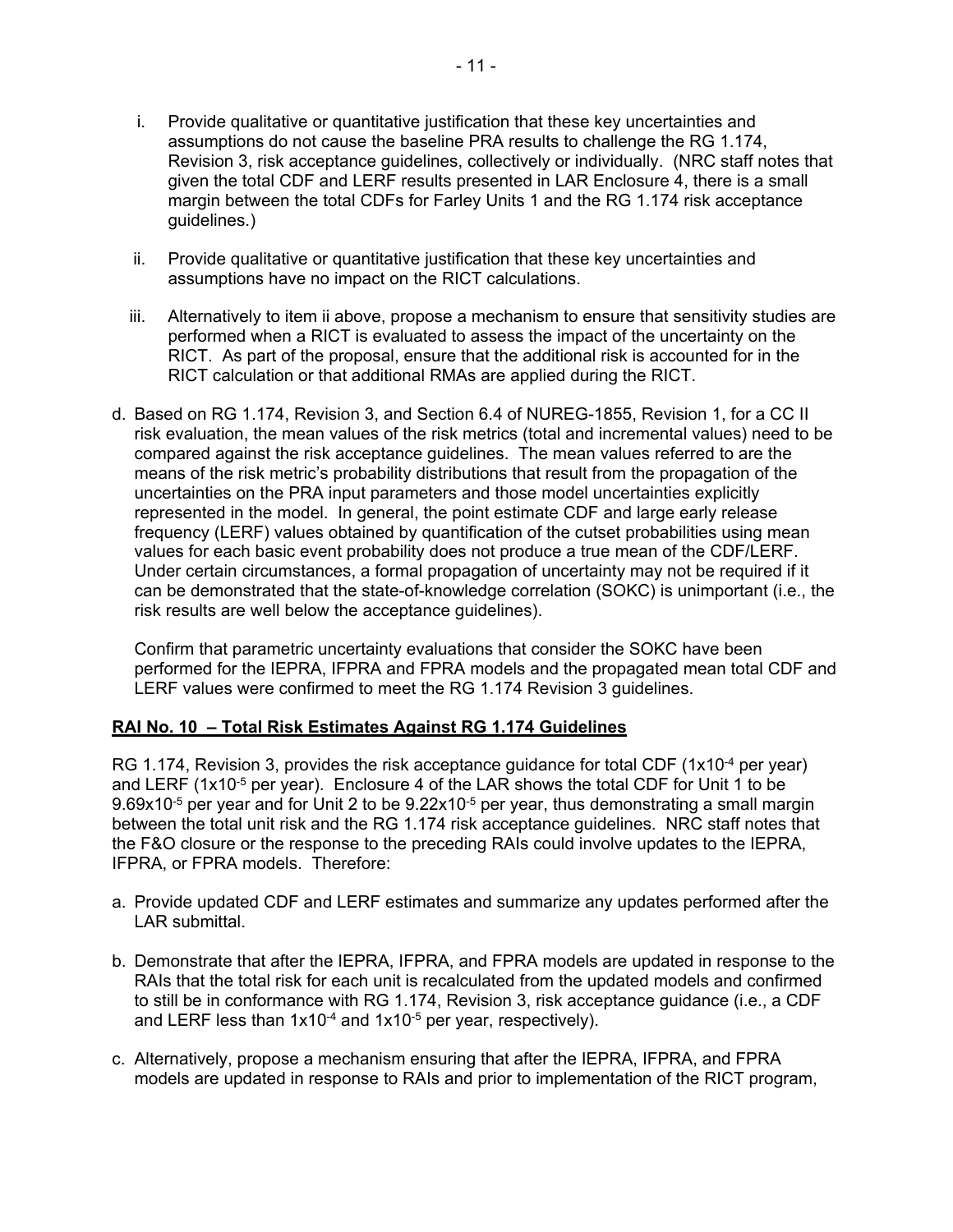the total risk for each unit is recalculated from the updated models and confirmed to still be in conformance with risk acceptance guidance in RG 1.174, Revision 3.

# **RAI No. 11 – Screening of External Hazards**

Section 2.3.1, Item 7, of NEI 06-09, "*Risk-Informed Technical Specifications Initiative 4b, Risk-Managed Technical Specifications (RMTS) Guidelines*," Revision 0-A, states that the "impact of other external events risk shall be addressed in the RMTS program," and explains that one method to do this is by documenting prior to the RMTS program that external events that are not modeled in the probabilistic risk assessment (PRA) are not significant contributors to configuration risk. The SE for NEI 06-09, states that "[o]ther external events are also treated quantitatively, unless it is demonstrated that these risk sources are insignificant contributors to configuration-specific risk." Section 1.2.5 of RG 1.200, "*An Approach for Determining the Technical Adequacy of Probabilistic Risk Assessment Results for Risk-informed Activities*," Revision 2 (ADAMS Accession No. ML090410014), states that the contribution of many external events CDF and LERF can be screened out: "(1) if it meets the criteria in NRC's 1975 Standard Review Plan (SRP) or later revision; or (2) if it can be shown using a demonstrably conservative analysis that the mean value of the design-basis hazard used in the plant design is less than 10<sup>-5</sup> per year and that the conditional core damage probability is less than 10<sup>-1</sup>, given the occurrence of the design-basis-hazard event; or (3) if it can be shown using demonstrably conservative analysis that the CDF is less than  $10^{-6}$  per year." The screening criteria listed in Section 1.2.5 of RG 1.200 are consistent with those in Section 6-2.3 of the 2009 American Society of Mechanical Engineers/American Nuclear Society (ASME/ANS) PRA Standard (RA-Sa-2009), "*Addenda to ASME/ANS RA-S-2008, Standard for Level 1/Large Early Release Frequency Probabilistic Risk Assessment for Nuclear Power Plant Applications*."

#### *External Flooding*

Enclosure 3 of Attachment 2 to the LAR discusses the evaluation of external event challenges. Table E3.A2.1 of the same enclosure discusses the basis for screening the external flooding hazard from consideration for this application. The basis for screening the external flooding hazard includes the results documented in the licensee's flood hazard reevaluation report (FHRR) (ADAMS Accession No. ML15294A530). In addition, the licensee states that the combined effects river flooding event is estimated to produce a maximum flood elevation that will not top the vehicle barrier system (VBS).

The licensee's basis for screening the external flooding hazard from consideration for this application seems to rely on compliance with the Current Design Basis (CDB) with respect to mitigation of the hazard, and the use of deterministic theoretical maximum values for flood elevations.

However, the licensee's basis does not address the frequency of exposure to flood hazards (including occurrences lower than the design basis) that may impinge upon structures, systems, and components (SSCs) and challenge plant safety, the impact of associated effects and the temporal characteristics of the event (e.g., the period of site inundation), and the reliability of flood protection features and human actions.

For example, the VBS appears to be an SSC whose ability to mitigate an external flooding event, based on its design and function, is not guaranteed.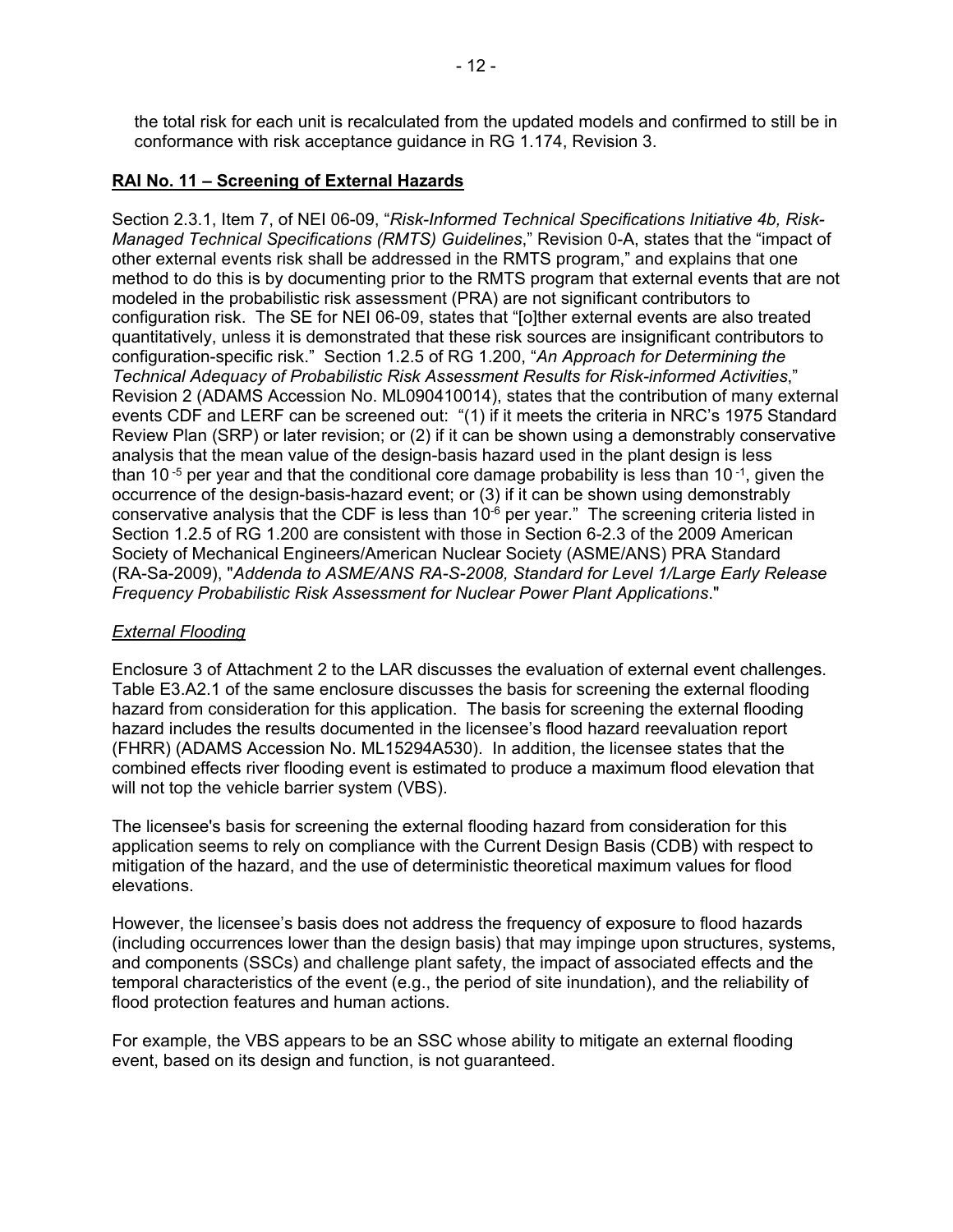Based on the FHRR, the licensee states in Table E3.A2.1 of Enclosure 3 of Attachment 2 to the LAR that the frequency of a local intense precipitation (LIP) event capable of producing flood magnitudes reported in the FHRR is estimated to be well below  $1x10^{-6}$  per year without providing the basis for the frequency estimation. The FHRR does not provide any estimation of hazard frequency.

The staff notes that Section 6.2-3 of the 2009 ASME/ANS PRA Standard as endorsed in RG 1.200, Revision 2, discusses the importance of recognizing that the demonstratively conservative estimate of a mean value is not a point estimate because the mean frequency can fall above the 95 percentile of the distribution when uncertainties are large.

- a. Provide justification using the criteria in Section 6.2-3 of ASME/ANS RA-Sa-2009 for screening the external flooding hazard from this application. The justification should include consideration of uncertainties in the determination of demonstrably conservative mean values as discussed in Section 6.2-3 of ASME/ANS RA-Sa-2009.
- b. If the external flooding hazard cannot be screened out in item (a), discuss, using quantitative or qualitative assessments, how the risk from external flooding hazards, especially the LIP and combined events river flooding, will be considered in the risk-informed completion times (RICTs) that are impacted by those hazards. The discussion should include consideration of and, as applicable, the basis for the following factors:
	- The frequency of LIP and combined events river flooding hazards,
	- The impact of LIP and combined events river flooding on plant operation and structures including the ability to cope with upset conditions,
	- The reliability of flood protection measures, and
	- The reliability of operator actions.
- c. If the external flooding hazard is screened out in item (a), discuss how it will be ensured that assumptions related to the availability and the functionality of flood protection features (e.g., VBS) that are credited for the screening remain valid during RICTs such that the external flooding hazard continues to have an insignificant impact on the configuration-specific risk.

# *High Wind and Tornados*

Enclosure 3 of Attachment 2 to the LAR discusses the evaluation of external event challenges. Table E3.A2.1 of the same enclosure discusses the basis for screening the extreme winds and tornados (including generated missiles) from consideration for this application. The licensee's basis for screening relies on the design of SSCs and a detailed tornado missile risk analysis. The discussion further states that "the site is currently evaluating tornado missiles in response to Regulatory Issue Summary (RIS) 15-06 (ADAMS Accession No. ML15020A419) and that the results of that evaluation "will be reflected in the extreme winds and tornados screening evaluation."

The licensee states in Table E3.A2.1 of Enclosure 3 of Attachment 2 to the LAR that the frequency of missile damage to target groups is less than 7x10<sup>-7</sup> per year per Unit. The staff notes that the licensee's site is located in NRC's tornado region I as shown in RG 1.76, Revision 1 (ADAMS Accession No. ML070360253). Additionally, the evaluation performed in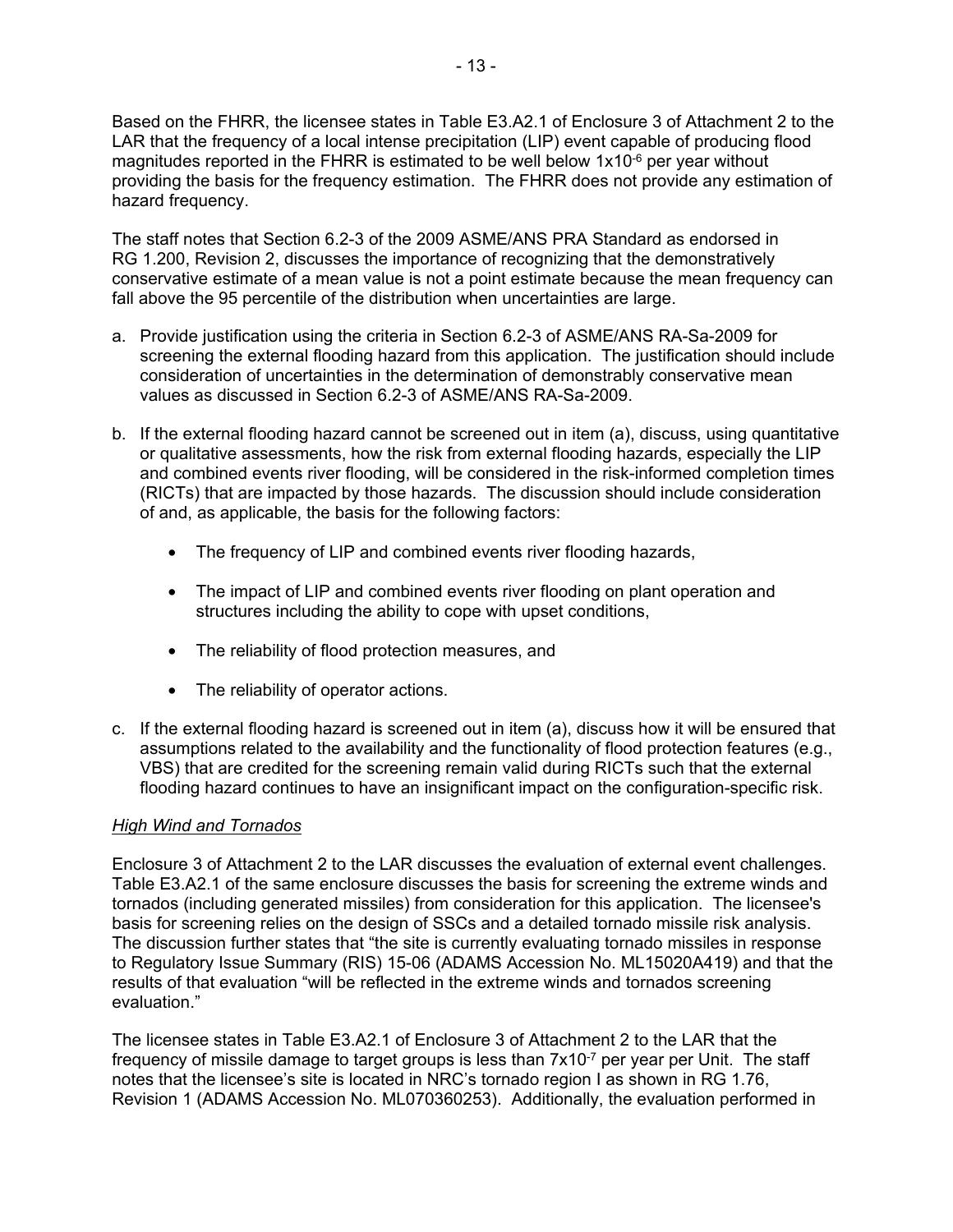response to RIS 15-06 is focused on identified non-compliances against the design basis tornado missile protection. The criteria in Section 6.2-3 of the 2009 ASME/ANS PRA Standard does not appear to have been considered in the evaluation for high winds and tornados (i.e., impacts other than tornado missile risk) in Table E3.A2.1 of Enclosure 3 of Attachment 2 to the LAR.

- d. Provide justification using the criteria in Section 6.2-3 of ASME/ANS RA-Sa-2009 for screening high wind and tornados hazard (i.e., impacts other than tornado missile risk) from this application. The justification should include consideration of uncertainties in the determination of demonstrably conservative mean values as discussed in Section 6.2-3 of ASME/ANS RA-Sa-2009.
- e. If the high winds and tornados hazard cannot be screened out in item (a), discuss, using quantitative or qualitative assessments, for how the risk from high wind and tornado hazards will be considered in the RICTs that are impacted by those hazards. The discussion should include consideration of, as applicable, the basis for the following factors:
	- The frequency of high winds and tornados,
	- The impact of high winds and tornados on plant operation and structures including the ability to cope with upset conditions, and
	- The reliability of operator actions.
- f. Discuss the approach used to obtain the tornado missile damage frequency of  $7 \times 10^{-7}$  per year and the appropriateness of that risk analysis to support the screening of the tornado missile risk for the RICTs affected by tornado missile impact.
- g. The statement "[r]esults of the [tornado missile protection] TMP evaluation will be reflected in the extreme winds and tornados screening evaluation" in Table E3.A2.1 of Enclosure 3 of Attachment 2 to the LAR implies future consideration of that evaluation for screening the tornado missile risk for the current application. Explain the intent of the cited statement and how results of future evaluations and staff decisions can be factored into the current application. If the TMP evaluation is expected to be used to support the screening for tornado missile hazard for the current application, discuss the approach used for that evaluation, its appropriateness to support the screening of the tornado missile risk for the RICTs affected by tornado missile impact, and differences compared to the approach discussed in item (c).

# **RAI No. 12 – License Condition**

LAR, Attachment 1, Section 4 states that to ensure changes in PRA methods are addressed wording similar to the following will be adopted in the License Condition:

*The risk assessment approach and methods, shall be acceptable to the NRC, be based on the as-built, as-operated, and maintained plant, and reflect the operating experience of the plant as specified in RG 1.200. Methods to assess the risk from extending the completion times must be PRA methods accepted as part of this license amendment, or other methods approved by the NRC for generic use. If the licensee wishes to change its methods, and the change is outside the bounds of this license condition, the licensee will seek prior NRC approval via a license amendment*.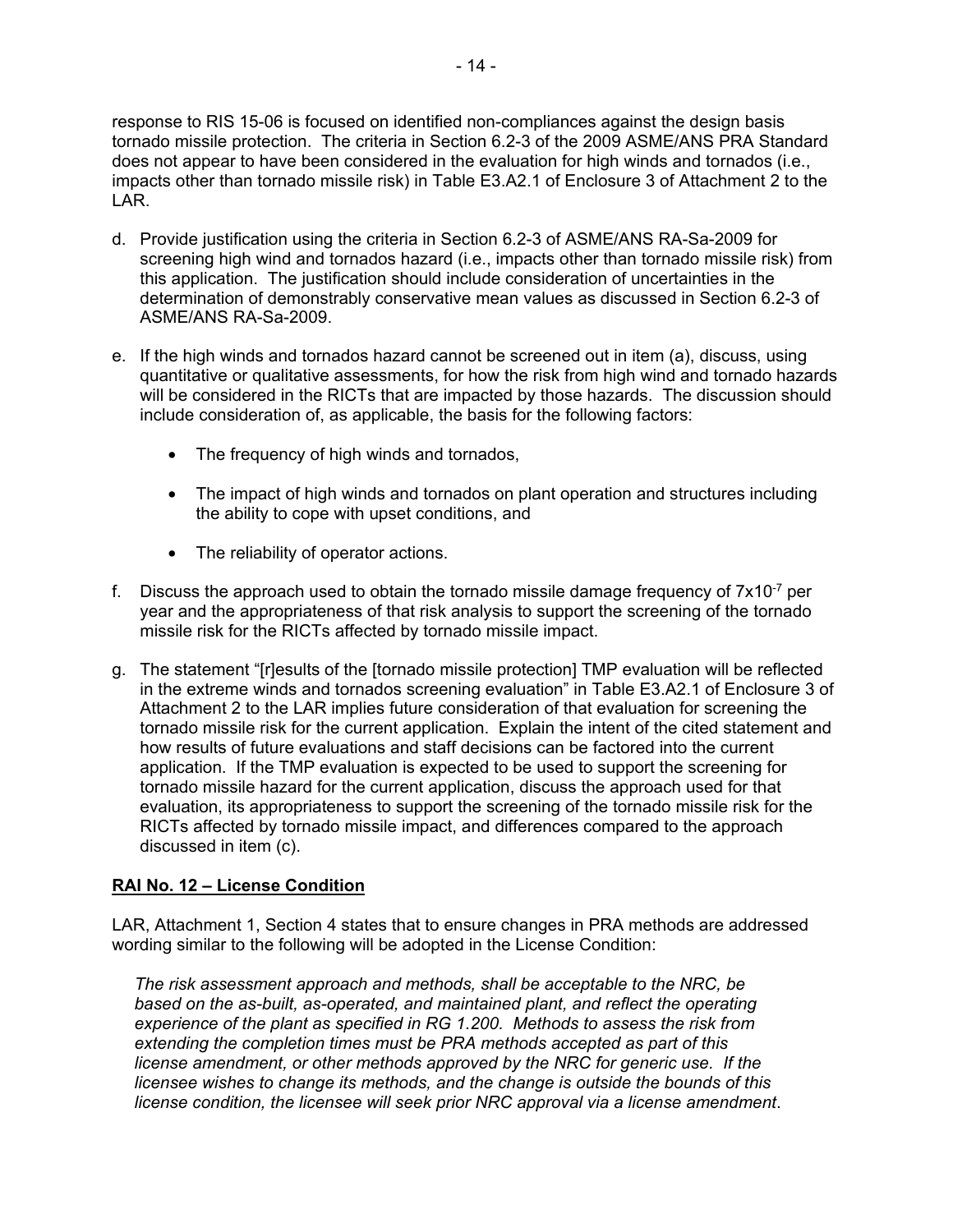LAR, Attachment 1, Section 4 also states that LAR Attachment 5 contains the marked-up and clean pages for the operating license with this particular condition included. However, Attachment 5 was not submitted as part of the LAR dated July 27, 2018. Provide the changes to the operating license that with the license condition that contains the wording cited above.

# **RAI No. 13 – LCO 3.6.2 C, Containment Air Locks**

The LAR Enclosure 1, Table E1.1 regarding LCO 3.6.2 Condition C (One or more Containment Air Locks inoperable) indicates that the SSCs are modeled consistent with the TS scope and so can be directly evaluated using the CRMP tool. It also states that the PRA success criteria are consistent with the design basis success criteria. The same table indicates that the design basis success criterion is "Post-Accident Containment Leakage Rates within limits." The NRC staff notes that system success criteria is typically modeled in a PRA by using fault tree logic to define how many components or trains are needed for success. Therefore:

- a. Explain how the Containment Air Locks are modeled in the PRA model (CRMP model) supporting the RICT program to reflect the design basis success criteria and how impact on CDF and/or LERF can be estimated for the RICT calculation. Include an explanation of how the CRMP model is adjusted to account for post-accident containment leakage rates that are out of limits.
- b. Provide justification that LCO 3.6.2 C is not a LOF [loss of function] condition in which all required trains or subsystems of a TS required system are inoperable.

# **RAI No. 14 – PRA Modeling of Technical Specifications SSCs in Scope of the RICT Program**

Regulatory Position 2.3.3 of RG 1.174 states that the level of detail in the PRA should be sufficient to model the impact of the proposed licensing basis change.

The characterization of the problem should include establishing a cause-effect relationship to identify portions of the PRA affected by the issue being evaluated. Full-scale applications of the PRA should reflect this cause-effect relationship in a quantification of the impact of the proposed licensing basis change on the PRA elements.

The SE for NEI 06-09 states that a RICT can be applied to SSCs that are either modeled in the PRA, or whose impact can be quantified using conservative or bounding approaches. The LAR did not provide sufficient description of the PRA modeling for some systems, therefore address the following:

- a. For LCO 3.6.6, explain how the Containment Spray System is modeled in the PRA model (CRMP model) supporting the RICT program to reflect the design basis success criteria and how impact on CDF and/or LERF can be estimated for the RICT calculation, consistent with the guidance in NEI 06-09 Revision 0-A.
- b. For LCO 3.6.6, explain how the Containment Cooling system is modeled in the PRA model (CRMP model) supporting the RICT program and how impact on CDF and/or LERF can be estimated for the RICT calculation, consistent with the guidance in NEI 06-09 Revision 0-A.
- c. For LCO 3.7.11.E (Two Control Room Air Conditioning System (CRACS) Trains Inoperable), LAR Enclosure 1, Table E1.1 states the following: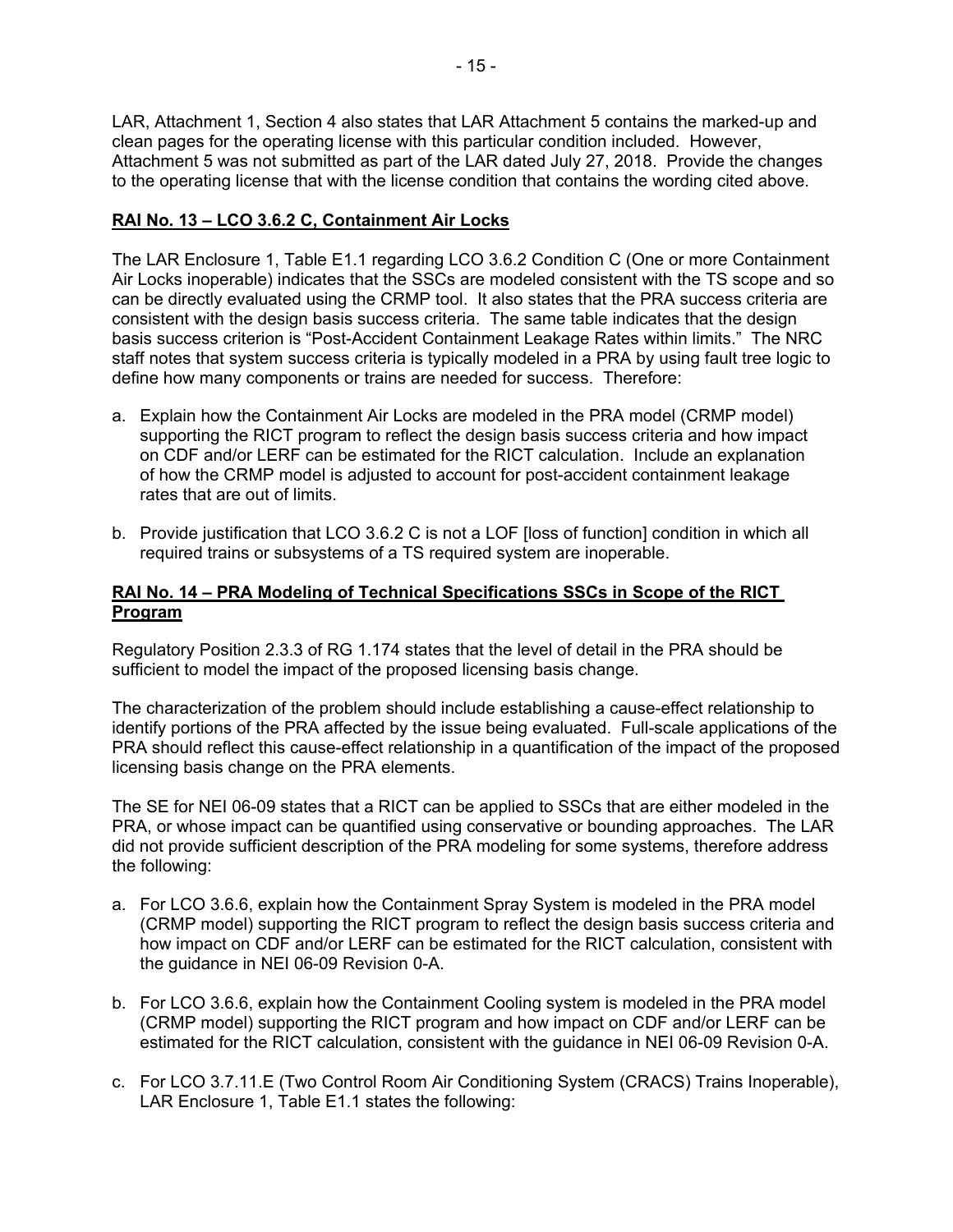"*Not Modeled – Documented in the PRA basis as not needed to prevent core damage*."

Address the following:

- i. If the CRACS system is not modeled in the PRA, justify why this condition can be included in the scope of the RICT program, consistent with the guidance in NEI 06-09 Revision 0-A.
- ii. Explain how the CRACS is modeled in the CRMP model supporting the RICT program and how a change in CDF and/or LERF can be calculated for the RICT estimate. Include description of the CRACS success criteria that is modeled and explanation of the impact that failure of CRACS has on other systems modeled in the CRMP.
- d. The licensee's slides (ADAMS Accession No. ML18290B094) presented at the October 16, 2018 public meeting (ADAMS Accession No. ML18306A313) summarized the design for the Farley electrical distribution systems. As described at the public meeting, swing Emergency Diesel Generators (EDG) 1-2A and 1C are shared between Unit 1 and Unit 2. EDG 1-2A is rated at 4075 kW and EDG 1C is rated at 2850 kW. They can be aligned to the 'A' train buses of the AC electrical distribution system of each unit. If a safety injection (SI) signal is received, EDG 1-2A aligns to the A train of the unit that received the first SI signal, and EDG 1C aligns to the 'A' train of the opposite unit. During a simultaneous dual unit Loss of Offsite Power (LOSP) without SI, EDG 1-2A is assigned to Unit 1 and EDG 1C is assigned to Unit 2. For a LOSP on single unit, EDG 1-2A aligns to that unit. Given the sharing of the EDGs, it appears that the RICT estimates for one unit can be impacted by the configuration of the opposite unit.

Briefly summarize how the sharing of the EDGs between Unit 1 and Unit 2 and the preferred alignment of DG 1-2A is modeled in the PRA and the CRMP tool and justify how it adequately captures the risk impact on one unit from the opposite unit's real-time configuration.

# **RAI No. 15 – Potential TS Loss of Function (LOF) Conditions**

The LAR states that the Farley application is consistent with the Risk-Informed Technical Specifications Program approved by the NRC for SNC's Vogtle Electric Generating Plant (VEGP), Units 1 and 2 (ADAMS Accession Number ML15127A669). As approved for VEGP, the LCO conditions that are considered TS LOF (i.e. those conditions that represent a loss of a specified safety function or inoperability of all required trains of a system required to be OPERABLE) are modified by additional notes providing restrictions applicable to the TS LOF Conditions, including a backstop of 24 hours, restricting voluntary entry into the TS LOF condition, and additional criteria for declaring SSCs PRA Functional.

a. For LCO 3.6.6, Containment Spray and Cooling Systems, Conditions D and E, the licensee stated in LAR Enclosure 1, Table E1.1, that the design success criteria for the containment cooling system is one of two containment cooling trains. The NRC staff notes that this design success criteria cannot be met in Condition E of LCO 3.6.6 when two containment cooling trains are inoperable, and would therefore would be considered a TS LOF.

Justify why having two of two containment cooling trains inoperable in LCO 3.6.6 Condition E is not considered a loss of function, or provide updated TS markups for this condition.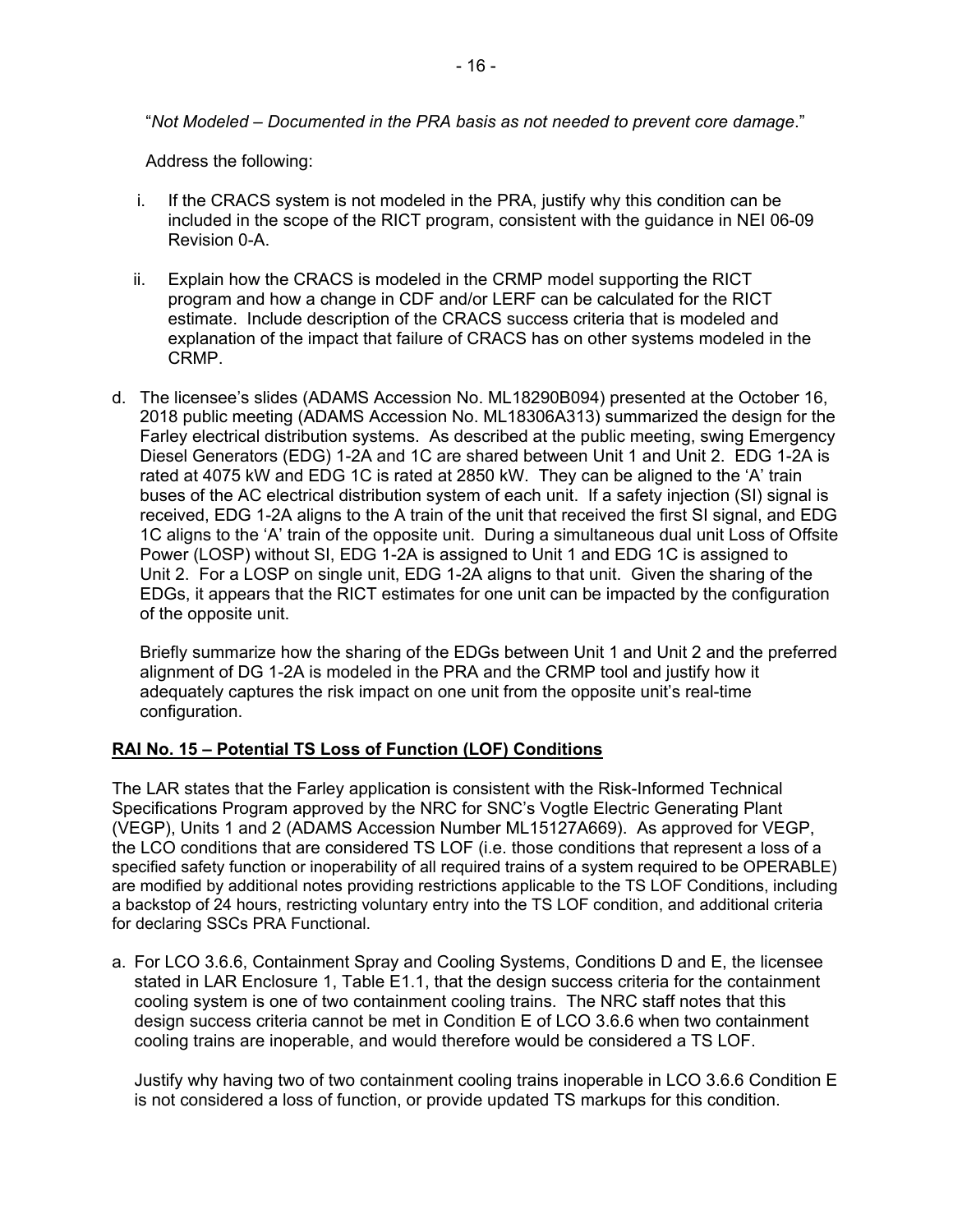b. For LCO 3.7.4 A, Atmospheric Relief Valves (ARVs), the licensee stated in LAR Enclosure 1, Table E1.1, that there are three ARVs, and the PRA success criteria states that four of four ARVs are required for Anticipated Transient Without Trip (ATWT) conditions. The NRC staff notes there is a discrepancy between the number of ARVs covered by LCO 3.7.4 and the number of ARVs required for PRA success criteria. If all of the ARVs are required to mitigate an ATWT condition, as implied by LAR Table E1.1, then LCO 3.7.4 Condition A, where one ARV is inoperable, and LCO 3.7.4 Condition B, where two ARVs are inoperable, would be considered a LOF.

Justify why having one or two ARVs inoperable in LCO 3.7.4 Conditions A and B is not a LOF during ATWT conditions, or provide updated TS markups for this condition.

c. As approved for VEGP, the TS LCO condition with both EDG inoperable is treated as a LOF. For Farley LCO 3.8.1 Condition E, two DG sets inoperable, the licensee states (LAR page E1-13) that this is consistent with the VEGP SE. However the staff notes that Farley LCO 3.8.1 Condition E is not marked as loss of function.

Confirm SNC's intent to treat LCO 3.8.1 Condition E as loss of function, and provide updated TS markups for LCO 3.8.1.E.

### **RAI No. 16 – LCO 3.7.6.D Condensate Storage Tank PRA Success Criteria**

Regulatory Position 2.3.3 of RG 1.174 states that the level of detail in the PRA should be sufficient to model the impact of the proposed licensing basis change. The characterization of the problem should include establishing a cause-effect relationship to identify portions of the PRA affected by the issue being evaluated. Full-scale applications of the PRA should reflect this cause-effect relationship in a quantification of the impact of the proposed licensing basis change on the PRA elements.

The LAR Enclosure 1, Table E1.1, regarding the Condensate Storage Tank (CST), proposes to credit the availability of Plant Service Water suction to the AFW [Auxiliary Feedwater System] pumps as the success criteria for the CST in the event the CST becomes inoperable. The disposition for LCO 3.7.6. Condition D (i.e., CST Inoperable) indicates that this condition is a TS Loss of Function (LOF) condition and states:

*An NRC approval is sought as part of this LAR submittal to credit use of plant service water as modeled in the PRA as an alternate source of water to recover degraded CST design basis parameters for establishing PRA Functionality*.

The statement cited above and proposed changes to LCO 3.7.6 Condition D indicate that credit for an alternate SSC other than an SSC covered by the TS is being proposed for PRA Functionality, which is inconsistent with the administrative control in TS 5.5.20, item f.1 which states:

*Any structures, systems, and components (SSCs) credited in the PRA Functionality determination shall be the same SSCs relied upon to perform the specified Technical Specification safety function.*

In light of the observations above:

a. Reconcile the two statements from the LAR cited above. Include clarification of whether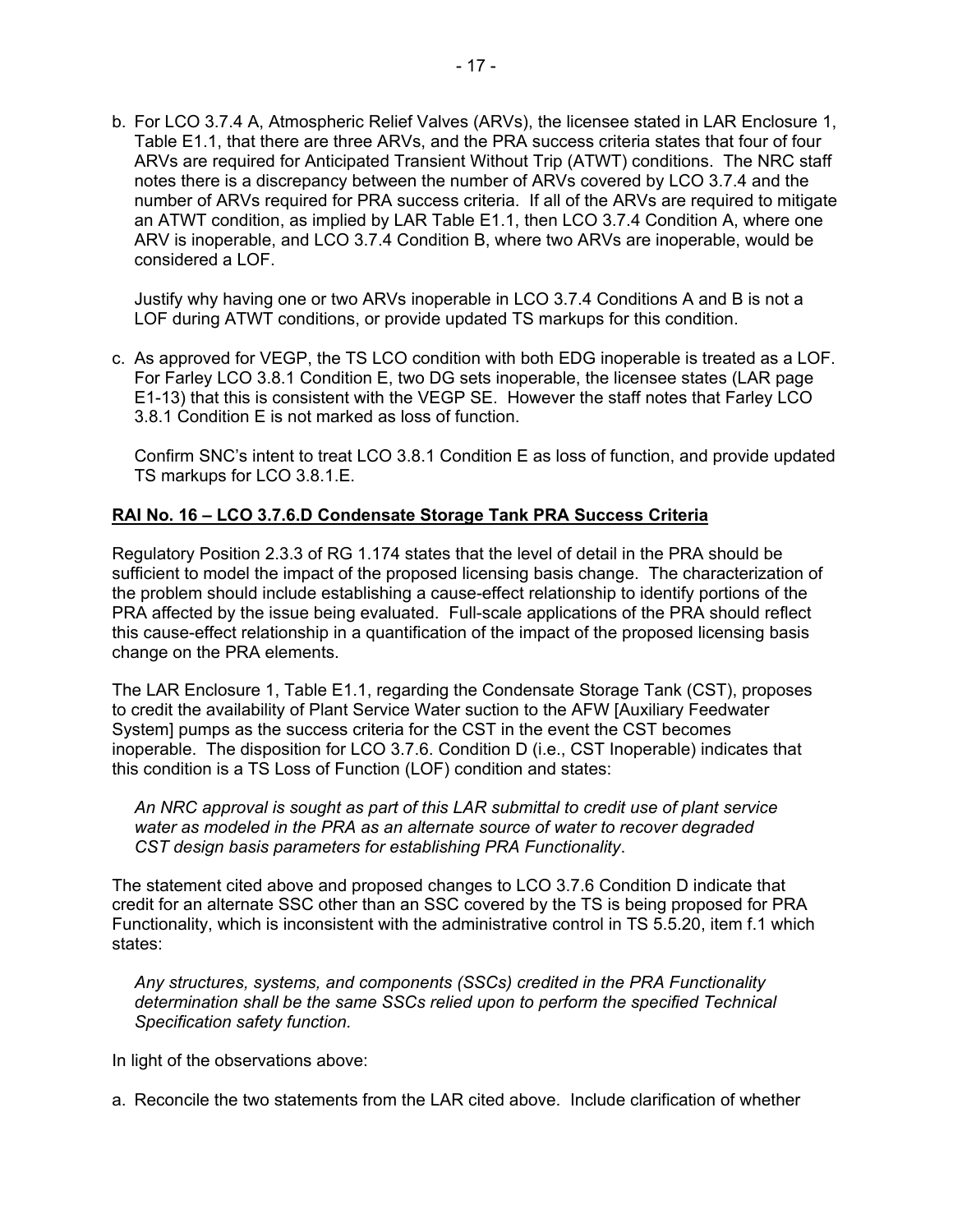credit for alternate SSCs other than the SSC covered by the TS is being proposed for use in a PRA Functional determination for LCO 3.7.6 Condition D.

b. If alternate SSCs other than the SSC covered by the TS is being proposed for PRA Functionality for LCO 3.7.6 Condition D, provide detailed justification how sufficient defense-in-depth and safety margins are maintained in this condition, consistent with the risk-informed principles in RG 1.174.

### **RAI No. 17 – LAR Inconsistencies**

Address the following inconsistencies noted in the LAR:

a. LAR provides two versions to the wording for the proposed addition to the TS Administrative Controls Section 5.5.20.g: LAR Attachment 1 (pages E1-4 and E1-5) and LAR Attachment 2, Insert 27.

The LAR Attachment 1 states however that the text "is consistent with TSTF-505 and NEI 06-09. Revision 0-A, and amended for the adjustments made to the Vogtle Electric Generating Plant (VEGP)". The staff notes however that the text in LAR Attachment 1 text appears to differ from VEGP and the text in LAR Attachment 2 text is consistent with the VEGP SE.

Clarify this discrepancy between LAR Attachment 1 and 2, and confirm that SNC intends to use the same text as the VEGP TS Administrative section, consistent with the statements made in the LAR.

b. For LCO 3.5.2 (ECCS Operating), LAR Attachment 1 states that Condition A is to be modified as "One or more trains inoperable AND at least 100% of the ECCS flow equivalent to a single Operable ECCS [Emergency Core Cooling System] train available."

However, in the TS markup in LAR Attachment 2 and the proposed clean-typed TS pages provided in LAR Attachment 3, Condition A states "One or more trains inoperable."

Clarify this discrepancy between the proposed modified LCO 3.5.2 Condition A in LAR Attachment 1 and LAR Attachments 2 and 3.

# **RAI No. 18 – PRA Functionality for Systems Not Credited in the PRA**

NEI 06-09, Section 2.3.1, Step #11 and Section 3.2.3 provides guidance on performing PRA Functionality determination. LAR Enclosure 8, Section 2.4 discusses Farley's procedure for determining whether SSCs that are declared TS inoperable can be considered PRA functional. According to the LAR, the procedure identifies three specific conditions in which a TS inoperable SSC can be PRA Functional. For Condition #3, the LAR states the following based on guidance from NEI 06-09:

*If the condition causing the inoperability per Technical Specifications impacts only function(s) that are not modeled in CRMP and the [Farley Nuclear Plant] FNP PRA has concluded that the affected function(s) has no risk impact, then the SSC may be considered PRA functional*.